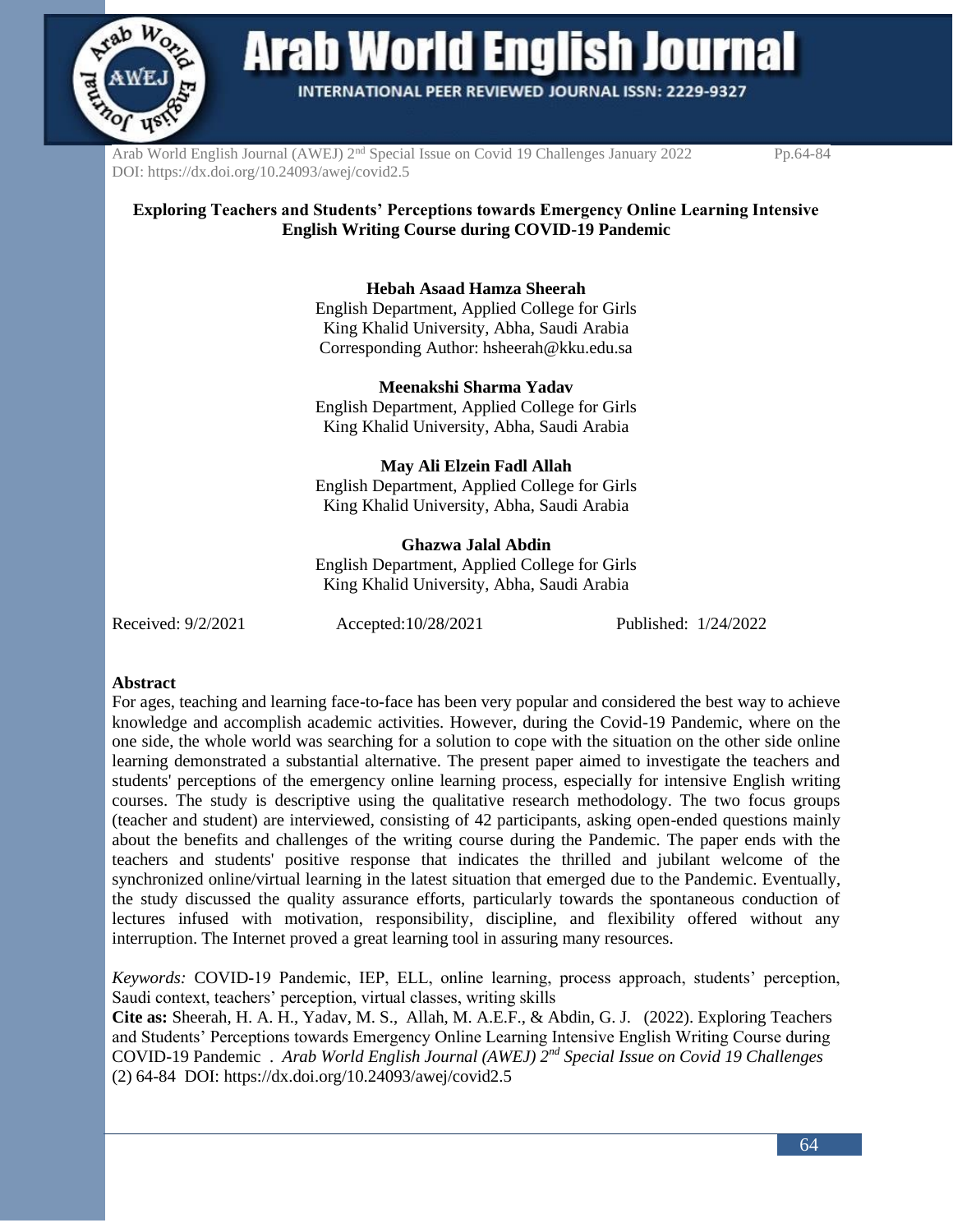## **Introduction**

Decades of research have focused on teaching and learning English skills and their domains to second language learners. However, when it comes to writing skills, it always becomes subject to erroneous structure and productivities. In addition, writing is an influential medium of communication that English second language learners (ESLL) require it to master expressing their feelings, concepts, and opinions innovatively. Consequently, there has been a long-standing interest in learning writing skills utilizing the resources provided in a traditional classroom in the instructor's presence.

Undoubtedly, several studies have also shown that e-learning technologies (blended/virtual) have become widespread and well-known among students to learn a second language collaboratively and subjectively. Moreover, the sudden eruption of the pandemic made virtual learning comprehensive using the electronic gateway. However, overall, it remains unclear how much students have been helped and benefited from this support and assistance provided by the whole e-Learning platform.

Instructors and students were hesitant to use virtual classes on the comprehensive e-Learning platform since they were accustomed to traditional classes. However, a few courses were delivered through the blended medium. The instructors and students were trained well through the university e-Learning units and tools as a standard-trend orientation starting the academic session every year. However, since the Pandemic has forced everyone to attend online classes, they had no other options for their academic accomplishments. Consequently, instructors and students started to be present on the virtual platform, and they could succeed to manage their courses to the pedagogy and enhancement. It pushed them into a new-normal situation as before they used to entertain and productive the teaching and learning of the courses. For example, when students write different writing drafts in the online portal for online writing skills enhancement, their instructors and peers check and develop the drafts and give them quick feedback. E-platform loaded software also reveal plagiarism and grammatical errors in these written writing pieces by students most adequately. Thus, the new-normal situation prepared everyone to utilize online platforms to teach and learn the academic courses.

Another hand, Pandemic pushed us in the virtual revolution and challenged the latest standard physical infrastructures and organizations worldwide. It created new domains for every aspects of personal and professional needs. Social media users at all generations are most of the world's population have been produced as members of the e-world. Now learners and professionals from the remote corners of the words can virtually meet and see simultaneously on a single platform. It diminished all the discriminative issues of caste, colour, creed, the danger of gender and so on; it brought them together on the virtual reception of the oneness. Learners and institutions can be benefitted from the most efficient and profession certified instructors online from any country at the same time. In the future, if any epidemics emerge, the online platform will be helpful with more advanced technologies at all times. Therefore, any epidemics will never affect their pedagogy and enhancement of the courses on the single reception of the online platform across the world.

This present article aimed to discover the teachers and students' perceptions of the emergence of online learning of IEP in particular writing skills. Despite the importance of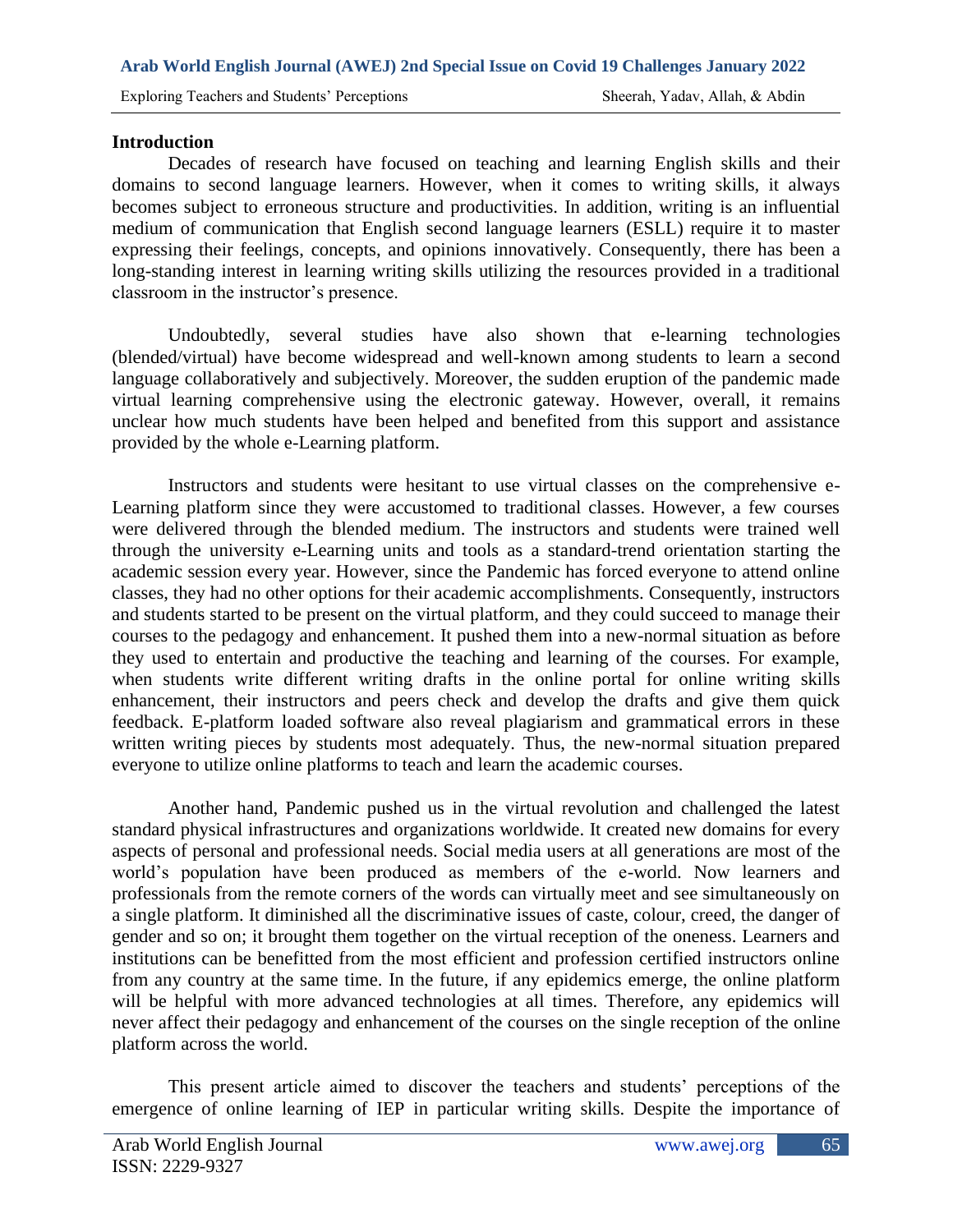Exploring Teachers and Students' Perceptions Sheerah, Yadav, Allah, & Abdin

enhancing the writing skills using the online platform, the study investigated the challenges and suggestions in a unique premise.

## **Literature Review**

# *A. Covid-19 Pandemic and Online Teaching-Learning Pedagogy and Enhancement -*

The ghastly novel coronavirus, Covid-19, one of the world's deadliest viruses ever unprecedented global health crises to all the aspects of life disproportionately (Remuzzi  $\&$ Remuzzi, 2020) and resulted in an immediate nationwide lockdown, keeping all the world indoors. This Pandemic brought the most unexpected disturbing, and devastating things (Schulten, 2020) in the panorama of education pedagogy and enhancement process worldwide since the beginning of 2020 (Mishra et al., 2020; Martinez, 2020). On account of the existing situations and circumstances, Saudi Ministry also implemented all the preventive and precautionary measures beforehand. The Saudi Ministry of Education (MOE) directed that virtual schools and distance education will be active. In contrast, the schools are closed to ensure that the educational process continues in an effective and quality manner (Arab News, March 2020). Therefore, the traditional & on-campus classes at the academic institutions were suspended on the massive closure to prevent the virus's spread and mitigate its impact globally (Rieley, 2020; Dhawan, 2020). As a result, regular students of all ages shifted to their online classes at their homes, and along with attendance suspension, distance education was enforced on the same date (Arab News, March 2020). Besides, direct instructional classes were shifted to teaching online for an indefinite time as the only option left (Martinez, 2020) before educational institutions from kindergarten to the tertiary level (EdSource, 2020). Moreover, a massive challenge triggered how education procedures could continue before the whole world's education systems (Daniel, 2020).

Consequently, the current teaching pedagogy and methodology were adversely affected; hence the new tech-pedagogical approaches were developed and produced to make successful the objectives of the online teaching-learning process across the world (Mishra et al., 2020). A few organizations had their online learning management systems (LMS), blackboards, e-Learning units, and other smart digital resources (Usko et al., 2019), but most educational organizations in the world did not have such resources; therefore, their educational activities collapsed completely (Dhawan, 2020). As a result, they shifted their education process to easy and popular online communication platforms that changed the destination and direction of the whole education system from group to stay-at-home, from personal to virtual, from seminars to webinars, and from classrooms (Mishra et al., 2020) to LMS, Blackboard, Google Meet, Google Classroom, Zoom, WhatsApp, Facebook, Messenger, DTH and many more channels across the world.

The advanced technological electronic handy-gadgets like smartphones, tablets, laptops, computers, projectors with the connectivity of the Internet has made online education accessible, mobile, and flexible (Yadav, 2020), and this technology for instruction has become an integral part of successful teaching (Almaiah et al., 2020; Ferri et al., 2020). Moreover, these tools enabled communication and facilitated the learners synchronously at the 'same time - different place' mode (Khalil & Ebner, 2017). This synchronous communication method made live interactions, spontaneous reactions, and immediate feedback between the instructors and the students through audio-video conferencing and web-chats (Rapanta et al., 2020). Simultaneously,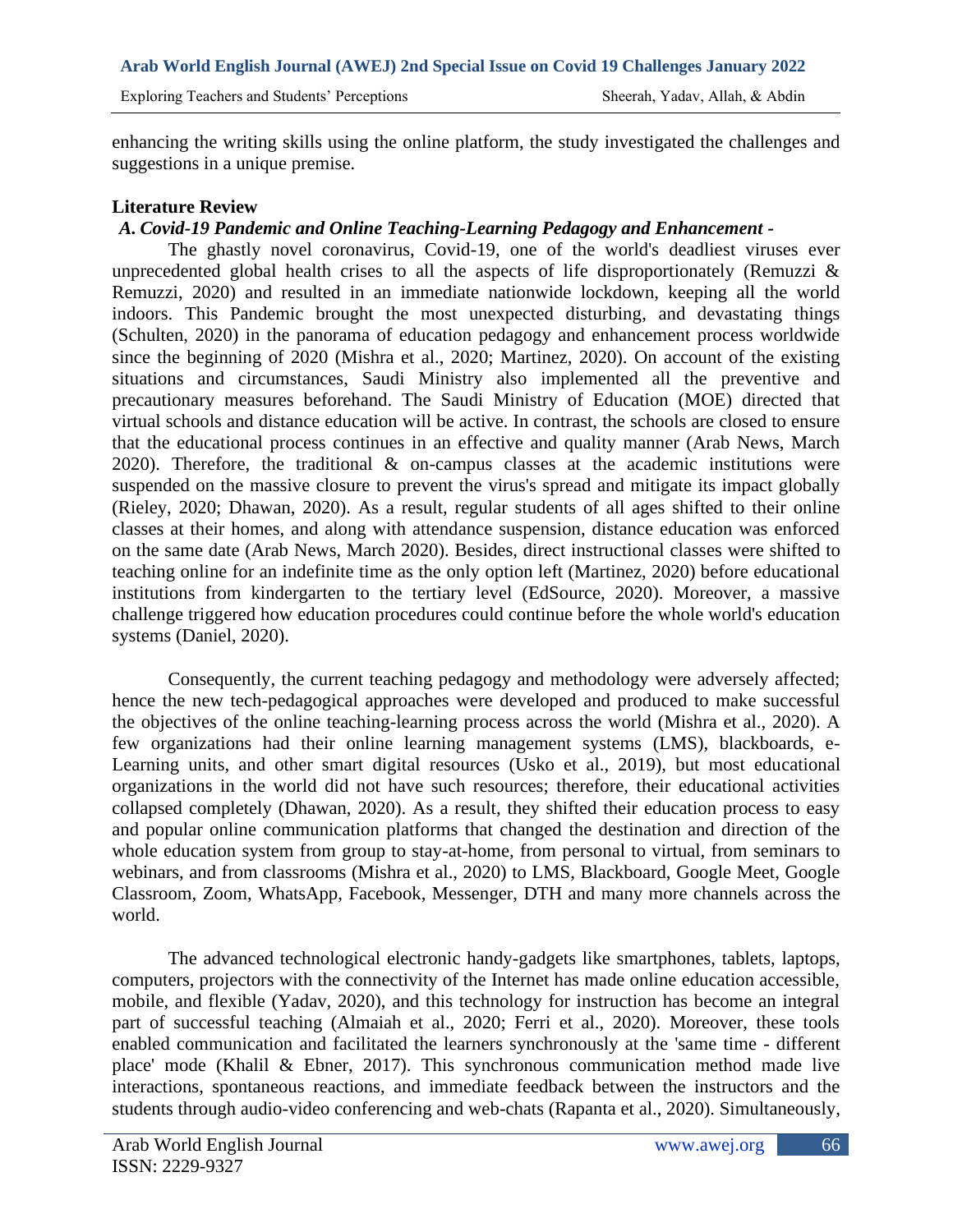the asynchronous mode of communication made learners interconnected and collaborative over time through a 'different time - different place' mode, e.g., audio recordings, emails, vodcasts, lectures, discussion forums (Khalil et al., 2020).

The conduction of virtual classes proved a boon for education enhancement as the teaching and learning practice did not hinder even a single day in the Kingdom throughout the Pandemic (Hassounah et al., 2020). Saudi Arabia was one of the fastest countries to respond to educational emergencies, and its efforts were tremendous (Lily et al., 2020). Hassounah et al. (2020) mentioned that-

E-Learning is not new in the Kingdom. In 2017, as part of Vision 2030, the Ministry of Education established the National Center for e-Learning. This center serves to supervise and support e-Learning in Saudi Arabia. However, the COVID-19 situation challenged the higher educational institutions to continue tutoring and assessing technical skills. Hence, universities offered different methods of e-learning support depending on the course requirements and interim assessment needs (p.37).

To ensure full technical support and assistance in the learners' journey as a real-like environment in distance education, different virtual classroom technologies, distance education platforms, and e-portals were incorporated to facilitate the learning process at ascending levels (Ionescu et al., 2020). Furthermore, through the electronic gateway (Tejedor et al., 2020), virtual learning has proven to be a proliferation in imparting instructions, lectures, training, presentations, guidelines, didactic messages, and audio-video clips to positively educate and prepare all participants to receive and interact actively. This innovative way of teaching and learning enhanced learners' ability to deal with technology and think creatively and critically to solve the problems at hand individually (Serdyukov, 2017). Besides, it accepted learners to be more personalized, collaborated and better linked between formal and informal learning.

# *B. Online Teaching-Learning of IEP Language Skills-*

From the preliminary days of the Internet, online learners and instructors have looked for ways to use it as a resource for teaching and learning language skills. However, despite the interest, teaching language skills online is as tricky as learning them (Lynch, 2020). Pondering over the latest results of online learning, it collaborated and facilitated the language learners in learning the language skills (Ali, 2017); yet, it showed that learning the productive skills (speaking and writing) did not reflect a good impression on the learners fully (Karata & Tuncer, 2020). Investigating students' perceptions of Blackboard as an online learning tool in the era of Covid-19 showed that their perceptions toward online learning was not favorable (Al-Nofaie, 2020). However, the perceptions of 1st level students towards the Blackboard tool for English Language courses and skills were more positive than the 2nd level students. They concluded that although Blackboard helped students improve their listening skills, but not sure of writing and speaking skills (Almekhlafy, 2020). Alhujaylan (2019) revealed CALL's efficacy in improving writing skills with innovative techniques and robust, long-lasting learning strategies. Nevertheless, the transition from traditional classroom/face-to-face learning to exclusive online or blended learning is not without diverse challenges (Mpungose, 2020).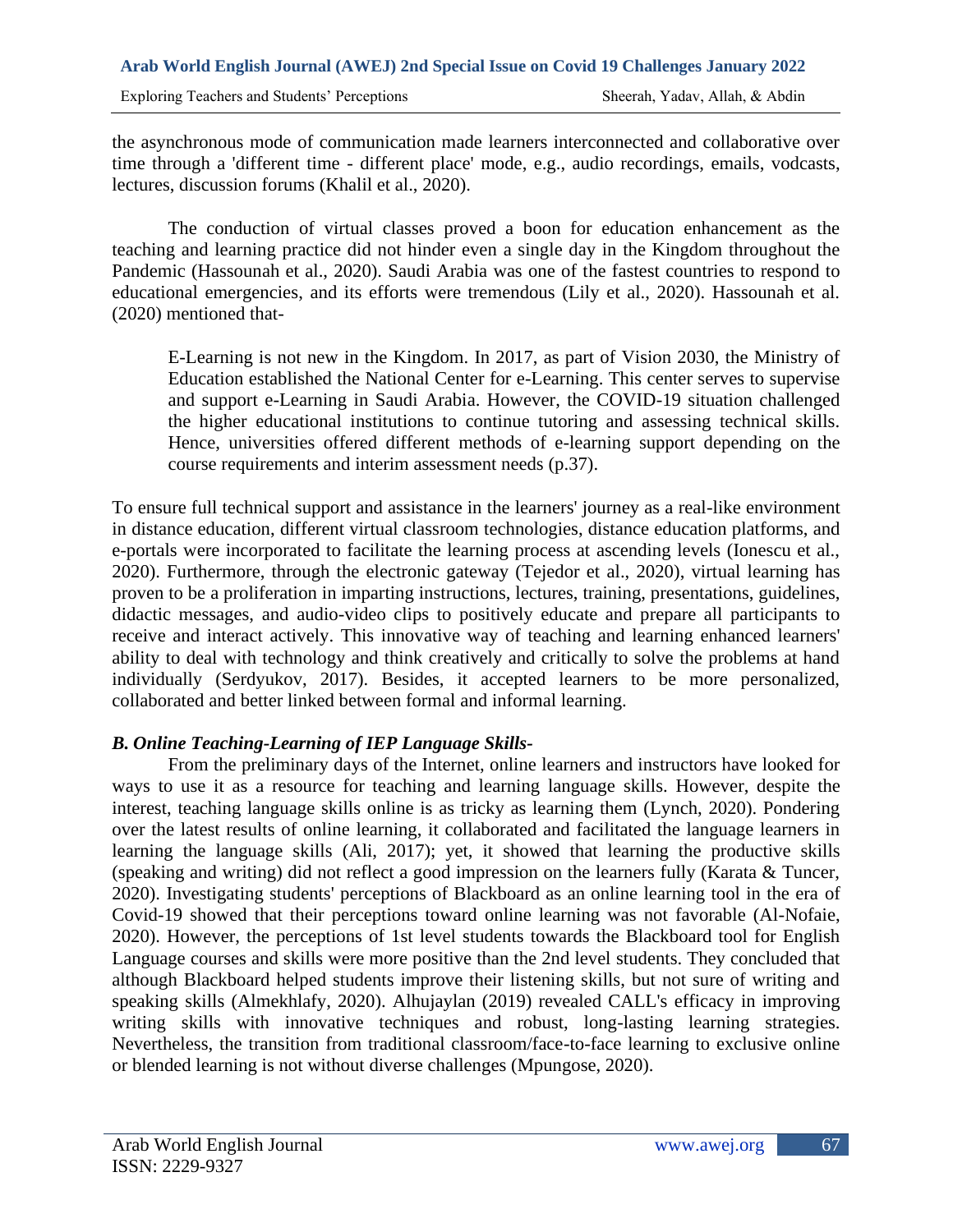Exploring Teachers and Students' Perceptions Sheerah, Yadav, Allah, & Abdin

## *C. Research Studies on IEP Academic Writing Skills-*

EFL students in the KSA are a thought-provoking pursuit who are not proficient in language skills mainly due to exposure to English in elementary education. In addition, the influence of L1 on the target language, lack of practical use in everyday life, cultural issues and attitude concerning learning English (Basabrin 2019; Mansory 2019), lack of motivation, and learning environment outside the classroom are other reasons. Numerous previous studies considered that low English linguistic proficiency and limited attainment of language skills is a frequently encountered problem for EFL learners in the Saudi context, whereby their level of proficiency remains below expectations (Belabes, 2018; Khan, 2020). As a result, EFL learners face many problems that negatively affect their mastering of English skills (Sadighi & Dastpak,2017).

Academic writing is a productive and indispensable skill among the four skills (LSRW) to be learned, but on the contrary, it is the most challenging and complex to be mastered by ESL/EFL learners. The phenomenon of Second Language Writing defines as writing done in a language other than the writer's native language(s)/mother tongue(s), and texts are orderly arrangements of words, clauses, and sentences, following grammatical rules in an organized way. Therefore, academic writing is a tool for language learning and assessing learners' competence in a language (Ana, 2020; McDonough & Crawford, 2020). Here students are supposed to compose an error-free paragraph, essay, report, academic paper, critical note, and answers in cohesion and coherence during the exam. (Yousuf 2019). Students should think critically and analytically, and therefore; it is worth noticing to persuade perfect mechanisms of writing a draft with suitable vocabulary, a coherent scientific flow of thoughts (Faradhibah & Nur, 2017), and a clear and lucid structure followed by the body are conditions for students' academic success and effective written communication. In this way, academic and scholarly writing is nonfiction produced as part of academic work (Samuels, Boba; Garbati, Jordana, 2018). Moreover, it is needed to be reliable and relevant, supported by some evidence.

Saudi students do not feel confident composing a writing draft academically after studying for many years. They commit grammatical and spelling mistakes and find structural complications while texting academic writing (Alharbi, 2017). Saudi learners are likely to be very dependent on the modeled written texts, which in turn limited their freedom, creativity, and autonomy in writing, besides lack of exposure and practice was also one of the reasons that hindered the acquisition of the writing skill in Saudi Arabia (Almusharraf, 2019; Basabrin, 2019; Alrabai, 2017). Ashraf (2018) identified that the prescribed textbooks with minimal linguistics features fail to meet the learners' requirements. In an EFL situation, most of the students rely on memorizing rather than learning a language to pass the exam, i.e., remembering the writing answer(s)/paragraph(s) rather than the proper approaches to developing the most common writing strategies when writing an answer (Alzaidi, 2017).

In his research, Alharbi (2017) investigated that most EFL students do not follow the writing mechanism; have difficulty in making capitalization and punctuations, weakness in spelling and grammar, lower motivation, and inappropriate teaching methods, structural difficulties (Alharbi, 2019) therefore, not able to write topic sentences and supporting sentences. On the other hand, Bakkar (2019) and Alzamil (2019) found that EFL students are fragile in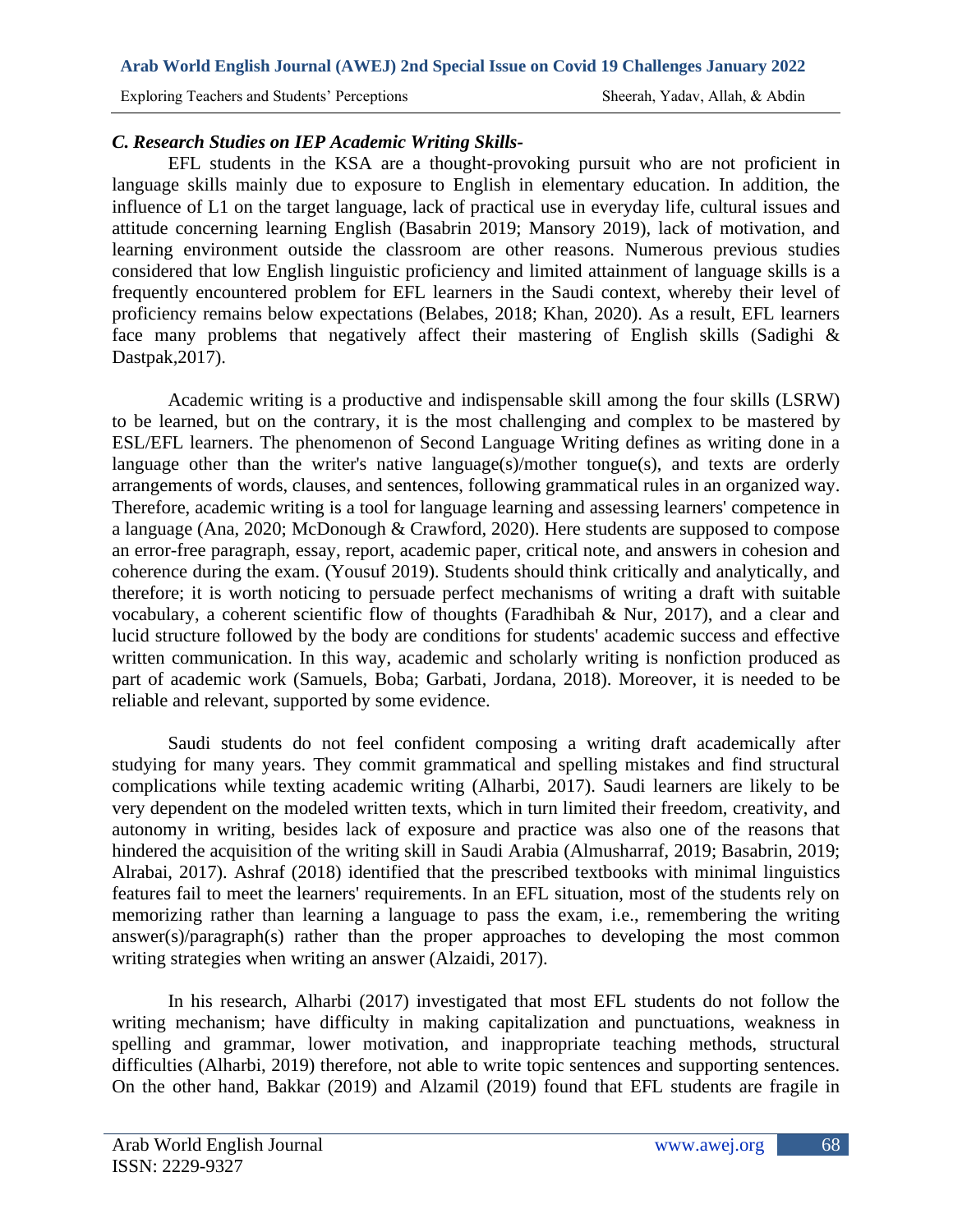Exploring Teachers and Students' Perceptions Sheerah, Yadav, Allah, & Abdin

extended writing, such as descriptive, argumentative, narrative, expository, and unable to go beyond a paragraph level.

Some social factors and contexts of EL learning affect the learner's belief and attitude and shake the learner's motivation to learn. Cultural ignorance of the target language is also an obstacle to Saudi students as language and culture are two in each other's pockets (Al-Hattami, & Al-Ahdal, 2020; Mutambik, 2018). Arab learners perceive writing in the traditional style, abiding by rules and a specific structure (Altheneyan & Boayrid, 2019). Farooq et al. (2018) also found that culture plays a significant role when a learner learns English as a foreign language; it becomes essential to understand the target language's culture to express thoughts, ideas, and feelings copiously.

The influence of the mother tongue works as a major problem to learning English (Al Shahrani, 2018;); therefore, the writing errors refer to the interference of mother tongue, overgeneralization, insufficient activities and practice of basic writing techniques. (Ahmed, 2018; Hafiz, Omar & Gul Sher 2018). In his study, Khan (2020) found that different curves, shapes, upper and lower case of English and Arabic alphabets, and letters look very awkward orthogonally to the Arabic EL learners. Furthermore, the Kingdom's elementary and secondary schools give less attention to punctuation; that is why it is common to find Arabic learners mixing capital and small letters within words and sentences, not using commas and full stops properly. Therefore, academic writing incapability generates due to the cultural and structural dissimilarities between Arabic and English. Khatter (2019) discussed that commas and conjunctions are also other difficulties for Arabic students because the usage is different in Arabic and English contexts.

### *D. Online IEP Writing Skills: Advantages and Disadvantages-*

Although many instructors still consider teaching face-to-face is the best way to achieve knowledge, online learning demonstrates to be a substantial alternative during Covid-19. In the traditional classes, by focusing on the students or the student-centered principles, the students can develop their whole abilities, potential, achievement and behavior through meaningful and valuable activities with a new insight in enhancing their writing ability (Indrilla & Ciptaningrum, 2018). However, the virtual environment has offered language learners several opportunities to improve their writing skills (Aghajani & Adloo, 2018) and enhanced their learning capabilities using a new mode of writing using technology (Aguiar & Pearsall, 2020). This immersive technology provides each user with active control and more authentic experiences, helping students learn more effectively and increasing their retention by combining visual, auditory, and kinesthetic learning styles (Radianti et al., 2020). Online learning makes learners self-paced who can review their resources and materials. This allows them to integrate more media (video, images, audio, etc.) and improve their activities multiple times (Rapanta et al., 2020). The students can use these resources and materials while composing any writing tasks. It is more flexible to monitor students' progress in online environments, and instructors can provide automated feedback. They also give students more opportunities to practice their writing. Moreover, the instructors can vary tasks for every student according to their level and learning styles. In addition, online environments can facilitate engagement in profound, meaningful ways (Rapanta et al.,2020).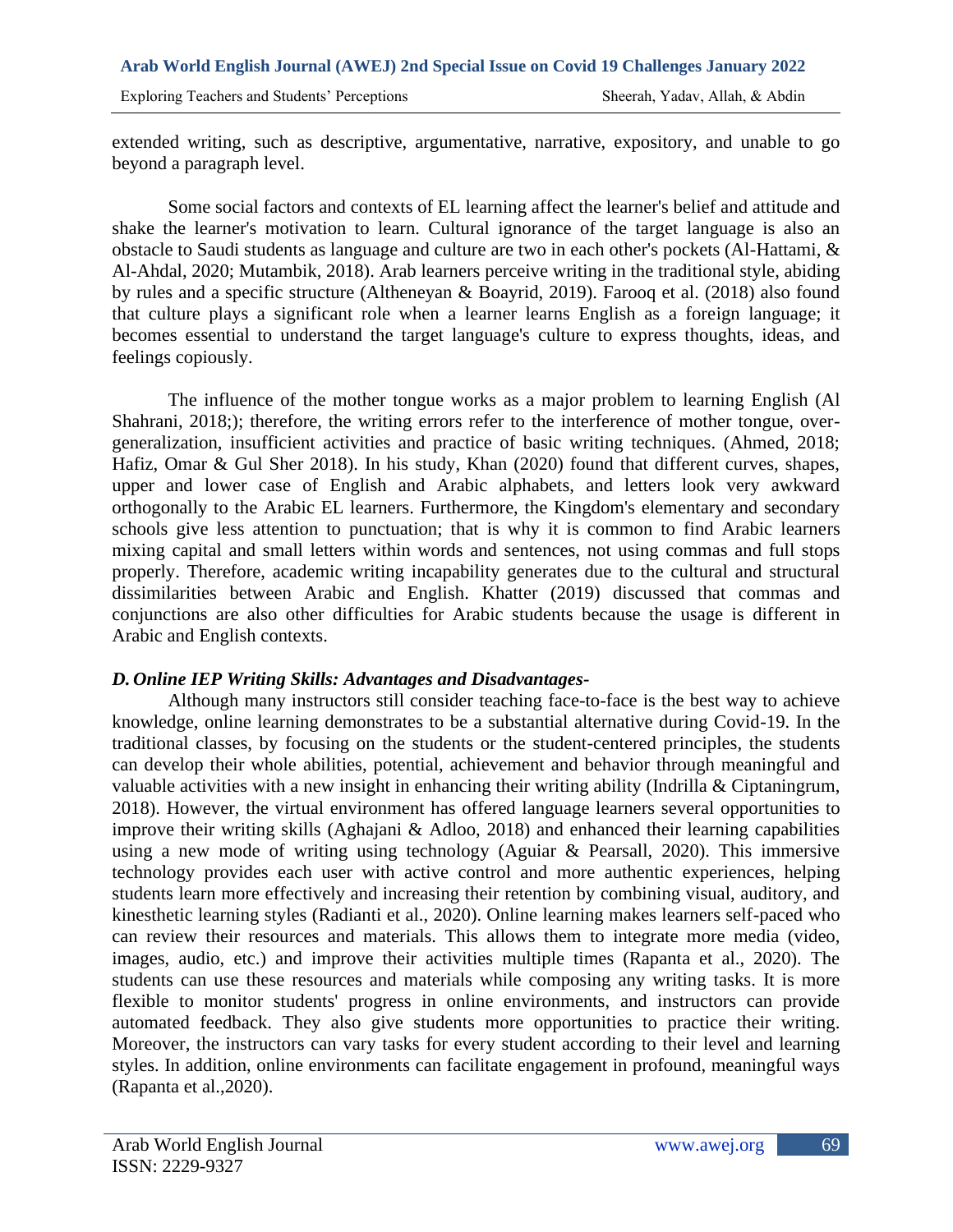Students have the opportunity to study in their own time. Online learning is an effective way because students can do their homework quickly; through e-Learning tools, students of IEP might perform better (Putri et al. 2020; Kaden, 2020; Ijaz Hussain, Saeed & Syed, 2020; Niittylahti, Annala, & Mäkinen, 2021). In addition, the blackboard helps students to a great extent to write better by giving them some clues and recommendations for better writing (Al Tameemy, Alrefaee & Alalwi, 2020).

There are such disadvantages of applying online writing skills for the students. They do not have the training to use the pen as the physical interaction between the instructor and the learners is absent in a virtual setting. Online writing instruction works well for many students, even better than traditional onsite learning, but not for all. Instructors are accustomed to interacting with college students to give quick feedback on the submitted work. However, this habit of giving instant feedback burdens teachers in online teaching. The writing assignment takes a maximum of 30 minutes to check, and teachers can provide, on average, 4-6 assignments per day. While in a face-to-face class setting, students can do formative assessments and feedback more quickly (Woodrich & Fan, 2017; Putri et al., 2020). Online learning makes it teachers take longer to give feedback, especially for writing skills.

# *E. Implementations in Online Writing Skills' Learning-*

Achieving better results and developing students' writing competence remains an arduous task for English teachers. However, research shows that different approaches are engaged in the ESL classroom, yet ESL teaching of writing implemented process approaches at different levels. Results also indicated that scaffolding cooperative learning and teacher-peer feedback helps to improve ESL students' writing skills (Melanie & Azlina,2019).

Therefore, we need to give particular attention to the methodology and activities adopted in the virtual environment. Along with the technology and process, we need positive attitudes of teachers and students. (Aghajani & Adloo, 2018; Gharehblagh & Nasri, 2020; Alzankawi, 2017). The language instructors and students utilize writing materials that they restrict to the blackboard and the course book. That is why online learning might make teaching writing very interesting and provoke students to learn writing skills properly. The effectiveness of online graphic writing and the learners' positive attitudes showed that it helped them do digital revising and was entertaining (Kılıçkaya 2019). Bahari and Salimi (2021) found that generating automated written content and online written corrective feedback scored (21%) is the most frequently reported affordance to write, and it indicates the significant improvement in writing. Instructors are the mediators between the technological tools and students during using online, and it does not confine with the use of educational technology. However, they are also responsible for students' specific needs in a virtual classroom, such as selecting and adapting online tools to meet IEP students' best needs (Purpura, Napoli, Wehrspann, & Gold, 2017).

Al-Ghazi et al. (2018) figured out that social constructivist learning design had a significant role in promoting writing skills than the traditional way of teaching to the students. Therefore, instructions provided via online platforms can significantly improve students' interest and motivation for writing skillfully. The teacher can initiate contact via phone calls and informal online chats to compensate for face-to-face interaction. These chats can encourage spontaneous interactions between students themselves and teachers, which resulted in building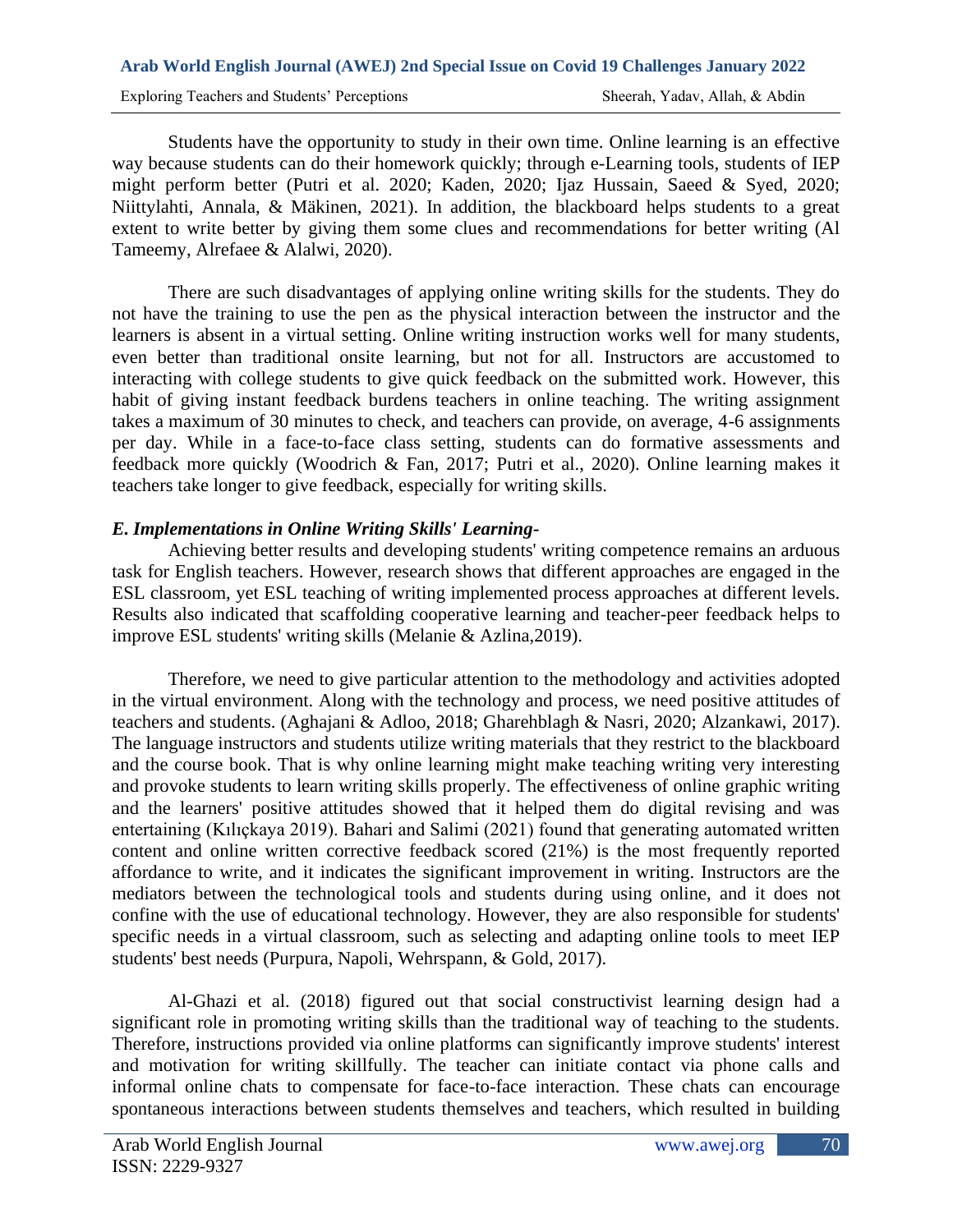positive relationships and the foundation for learning communities (Angelino, Williams  $\&$ Natvig, 2017), by chatting students try their best to write as accurate as possible to avoid spelling and grammatical mistakes, so indirectly they will learn writing skills. An instructor must provide content with a great degree of flexibility, encouraging a competitive spirit among the students. Writing exercises must be straightforward and familiar to students (Alfehaid, 2019).

The students also have some online learning responsibilities, such as they must participate in online courses regularly and effectively. Furthermore, they must manage the time, such as making self-reminders and doing the assignments accurately. Therefore, the student must pay great efforts to the course's schedule and deadlines attentively. In addition, they must attain all necessary course materials, such as textbooks, lab materials, and course software. Finally, the most important one is to check computer set up and internet connectivity (Tuma et al., 2021).

# *F. A Comparison of the Standard Classroom and Online Writing Classes-*

With the emergence of Covid-19, online teaching-training has become extremely popular and necessary as it is the sole means of continuing the teaching and learning process, as several universities, schools, and institutes are offering their courses online. Simultaneously, despite the rising popularity of online courses, the standard classroom is still very attractive and fighting back and trying to adopt newer means of holding learners' interest.

| Online class                                                                                                                                                                                                                                                 | Standard classroom                                                                                                                                                                                                                                                                                                                                                     |
|--------------------------------------------------------------------------------------------------------------------------------------------------------------------------------------------------------------------------------------------------------------|------------------------------------------------------------------------------------------------------------------------------------------------------------------------------------------------------------------------------------------------------------------------------------------------------------------------------------------------------------------------|
| Less interaction between students and<br>teachers; as for handwriting, students<br>might profoundly become dependent on<br>tools<br>direct<br>computer<br>them<br>to<br>(Muthuprasad, Aiswarya, Aditya, & Jha,<br>2021).                                     | Standard classes involve direct interaction<br>between the students and the teachers,<br>which help to make bond relationships. The<br>teacher can direct the students who are<br>weak in handwriting as it is easy to glance<br>at their weakness, holding the pen, the way<br>of writing that plays a significant role in<br>improving writing skills. (Honey, 2020) |
| Students who do not have enough<br>discipline may not achieve the required<br>level of education, especially in writing<br>skills. In addition, many students escape<br>from participating in its activities because<br>there is nobody to push them around. | The disciplined students can be pushed and<br>motivated by their peers (Gelles et al.,<br>2020). In addition, they can learn from their<br>peer how to write correctly, as learning<br>English writing might differ from their<br>mother tongue writing system.                                                                                                        |
| Students might miss such discussions,<br>talks, and explanations as to the lack of<br>direct interaction (Agung, Surtikanti $\&$<br>Quinones, 2020).                                                                                                         | Students have a great chance to ask<br>regarding a given course content which the<br>teacher can clarify.                                                                                                                                                                                                                                                              |
| Writing materials are provided with video<br>or audio texts, enabling the student to<br>watch as much as s/he wants.                                                                                                                                         | Students are rarely provided with the course<br>materials by their teacher. (Bergdahl &<br>Nouri, 2020). As well as once practiced in<br>the class, rarely repeated.                                                                                                                                                                                                   |

# *Study Questions*

1. What are EIP students and teachers' perceptions concerning the benefits of emergency of online learning on writing course during COVID-19 pandemic?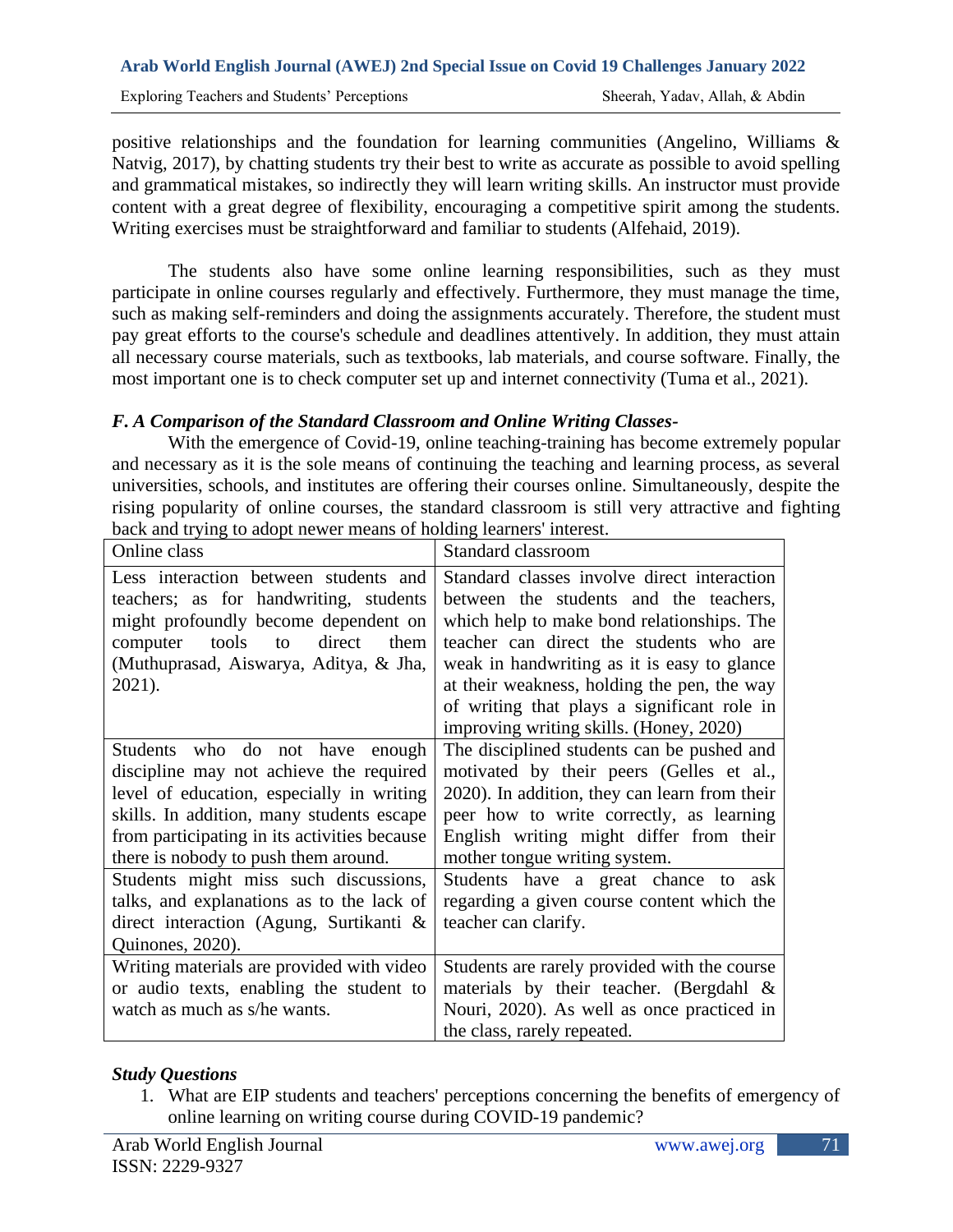Exploring Teachers and Students' Perceptions Sheerah, Yadav, Allah, & Abdin

- 2. What are EIP students and teachers' perceptions concerning the challenges of emergency of online learning on writing course during COVID-19 pandemic?
- 3. What are EIP students and teachers' suggestions on how online programs could be helpful to develop English language skills?

# **Methods**

This study is a case study research. The researchers apply qualitative data collection to explore IEP students and teachers' perceptions regarding the usefulness of synchronized online learning during the pandemic at Community College for Girls, King Khalid University in Saudi Arabia. This study uses focus groups to benefit richer insights into research problems from diverse points of interpretation as the interviewees focus the discussion on a specific topic. In addition, a structured exploratory focus group gains more profound perceptions into the research problem throughout the communications between interviewees with different experiences by asking a few open-ended questions.

The target population was all female EFL undergraduates attending the Intensive English Program (IEP) at Community College for Girls at King Khalid University and EFL teachers who taught in this program across the university. Within this target population, a sample was selected that consisted of two groups of students, and two groups of teachers. Each group contained from five to eight EFL students from the university. The focus group interview data were gathered from 42 participants, Six teachers and 36 students. In this study, homogeneous purposive sampling was implemented with the sample of EFL students to gain a detailed understanding of the research problem.

This study employed a thematic analysis framework that encompasses major themes, subthemes, color coding accompanied with exact interviewees' quotes in the transcription. Braun and Clarke (2006) defined *thematic analysis* as 'a method for identifying, analyzing and reporting patterns within data' (p. 79).

# **Data Collection Process**

Researchers contacted EFL teachers and EFL students via email to be interviewed online in the study focus group interviews. It was emphasized that their contribution was voluntary. The focus groups' interview guide included three themes with questions referring to EFL students and teachers' perceptions concerning the benefits, challenges, and recommendations for improving online learning skills in the preparatory year at the university.

During the focus group interview session, the purpose of the study was explained, and the essential to provide honest views to support the expansion of the trustworthiness of the study. The focus group interviews lasted between 1 and 2 hours. First, four brief open-ended questions were asked to get participants' thinking about the issues. The preliminary question was an icebreaker. Next, the core questions concentrated on the primary research questions in the study. Lastly, concluding comments were used to thank participants and reiterate the confidentiality of their responses.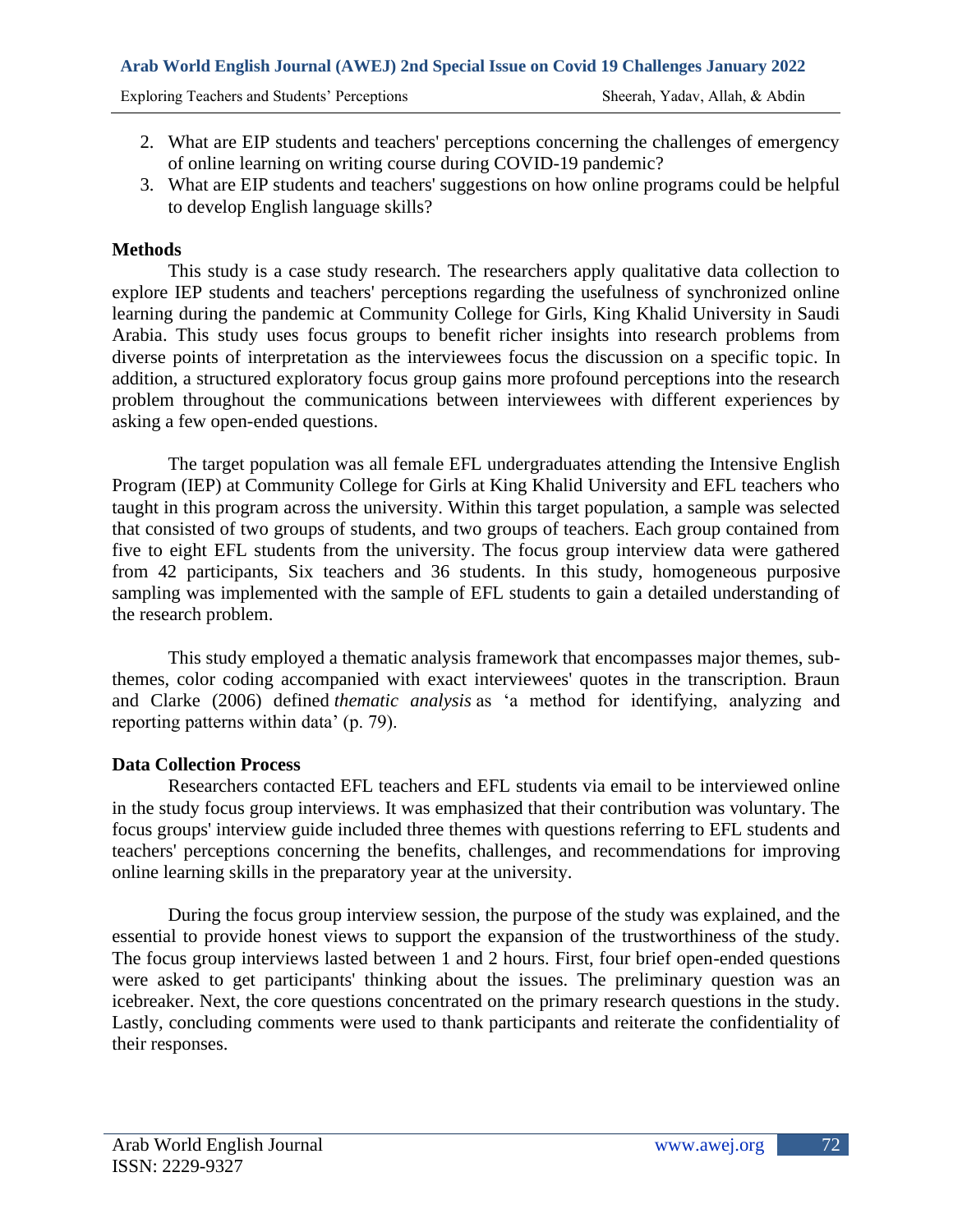## **Results and Discussion**

This part explores the responses provided by teachers and students during interviews in which they were asked about their experiences with online learning during the Pandemic. Mixtures of individual and group interviews were utilized to engage with a large sample of participants. Their responses were organized into key themes that were identified after a careful analysis of learners' responses and the findings of a comprehensive literature review that was conducted on the issue-

## *i.Benefits Associated with the Shift to Online Lessons-*

As evident from the analysis, most students stated that they benefited from online learning to support their writing skills during the pandemic. Some of the students' responses are as follows;

Student A: *I saw that my writing skills have improved, so I think after the last term, I saw the difference between my writing skills before one year and now.*

Student B: *Yes, I liked it. It positively affects my writing development.*

It appears as though the resources available to students through the Internet, such as mind mapping software, played a major factor in their enjoyment of the experience, as they could use tools and applications to support their writing.

- Student C*: In my opinion, yes, I can do that because I learned many skills that help in simple writing, such as using the mind map, writing the introduction, the body of the paragraph and the conclusion in addition to the basics of writing.*
- Student D: *Ok, In the past, I was using Google translate, but it was wrong because it gets the Arabic forms, but now after the teacher said that Google translate is not always right and probably is wrong, so I started to use my way in writing an email or essay or anything, and the mind map is helpful to improve writing skills*.

While the teacher participant group identified several benefits, they appear to be dependent on learner motivation. Teachers felt that a great deal could be accomplished through online lessons, as they could quickly provide learners with activities and worksheets that challenged them and encouraged progress. However, they noted that this was only the case for motivated learners and that this new online format required a significant level of discipline and commitment.

In addition, according to Teacher B: In the online lectures, students could see different writing samples that helped them understand the organization of different writing formats. I could also give them feedback on their writing activities to improve their mistakes and improve their writing skills.

Interestingly, while the teachers felt it was more challenging to get engage students, student responses suggest the opposite. Several students stated that they felt more comfortable voicing their opinions and sharing with their peers during online lessons, claiming that they often felt shy or reluctant when in a physical classroom. One especially pleased student stated the following:

Student C: *This experience made me develop my speaking skills.*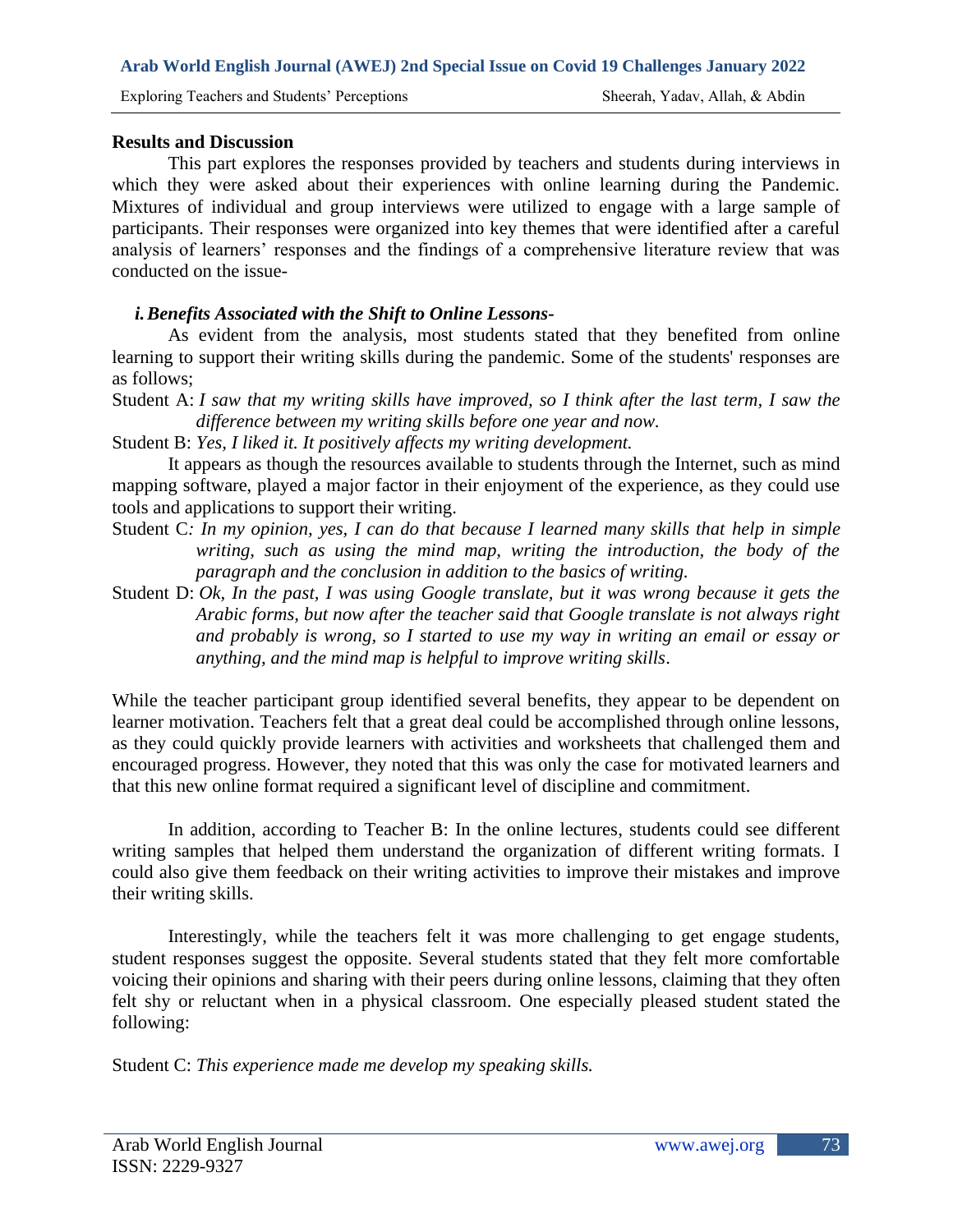Additionally, learners felt that they benefited from the flexibility offered by online learning and claimed that this allowed them to take their time working through materials and worksheets.

Student E: *I will be more responsible about my lectures and attend all my classes on time without waiting for anyone to tell me or encourage me because it is online, so it is easier to direct myself.*

# *ii.The Internet as a Tool for Learning Support-*

Both groups felt significant benefits associated with online learning, mainly when it came to the available resources on the Internet to support learners. For example, one teacher respondent noted that they felt it was beneficial for the learners to access search engines such as Google while completing their projects and assignments. They argued that this helped learners quickly answer their questions instead of waiting for an instructor to help them. When asked to describe how they use online resources in class, one teacher stated:

Teacher B: *I can give them online assignments and other writing activities through different features on blackboard like discussion, forum, etc.*

Many of the students agreed with this sentiment, with the majority claiming that they felt their writing improved through activities and assignments that were distributed online. When asked about how they can improve their experience, several students responded with complaints regarding the high price of textbooks and other school-related fees. Although this brings up the potential for online resources to help mitigate this problem, several students claimed that access to audio resources or electronic textbooks could be one way to alleviate this burden. This is an exciting proposition, although it is likely that universities will be unwilling to sacrifice the revenue generated from textbook sales. When asked about how teachers could better support learners, one student responded in the following way:

Student F: *The college can give all the students the books and materials for free.*

# *iii.Challenges Regarding the Shift to Online Lessons-*

The two participant groups were able to identify a number of different challenges associated with the sudden movement to an online learning platform. For the teachers, it appeared as though learner motivation was a significant issue, with one teacher stating the following:

*"It is mainly related to the students themselves. But, unfortunately, the students usually look for the easiest ways to get the marks."*

The teacher explained that she believed that many students failed to attend lessons or participate in discussions and even suggested that many were using the Internet to find answers and complete their worksheets. This phenomenon is well supported in academic literature, as Spaulding indicates that learners are more likely to plagiarize in online formats (Spaulding, 2009).

Teacher B: S*ometimes, they will copy and paste from each other or copy and paste from the Internet that also a challenge according to the writing.*

Another teacher was more reflective when asked about their difficulties with the transition, claiming that they found it challenging to keep all the learners engaged throughout the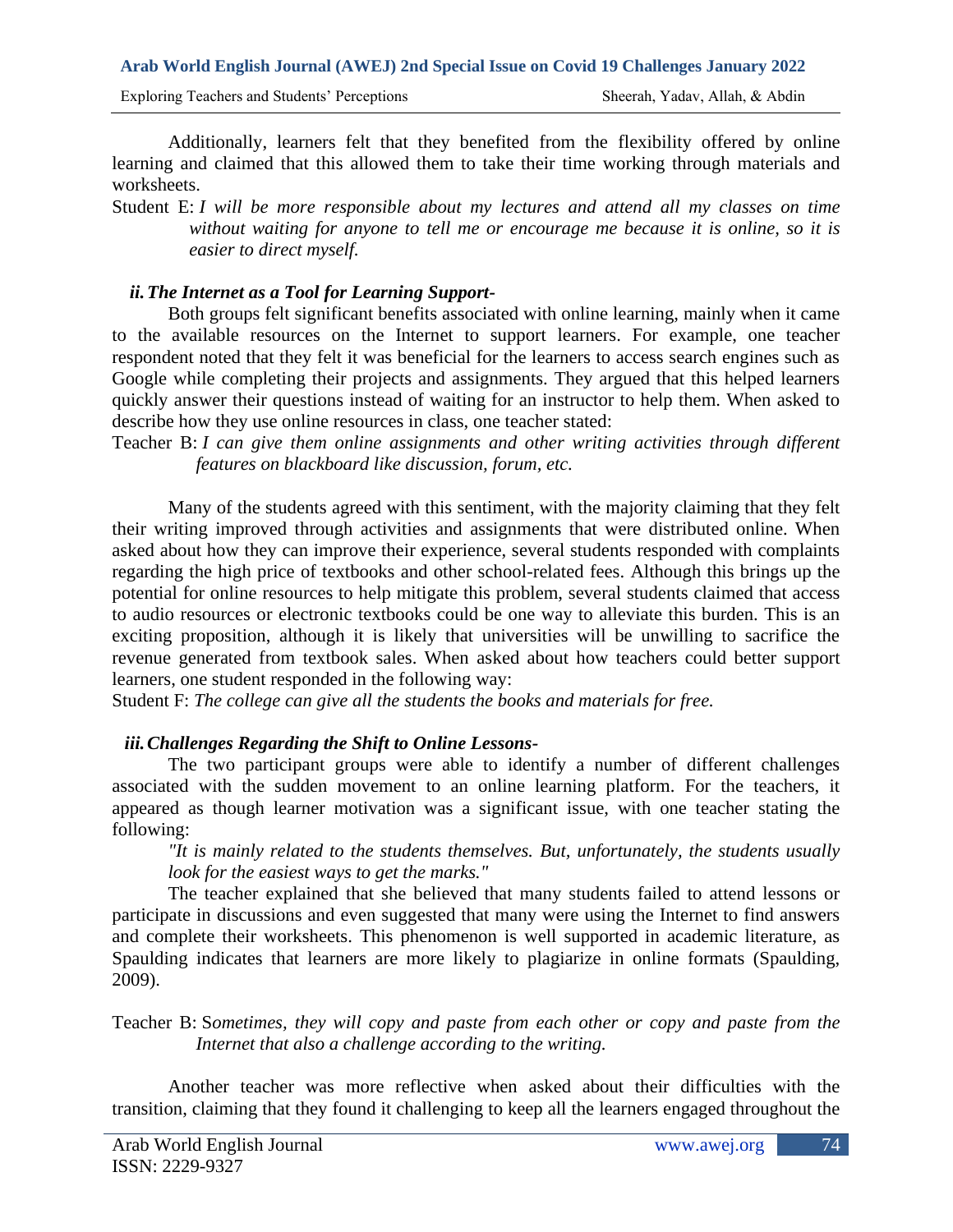lesson. The teacher elaborated that while they could maximize student talk time during in-person lessons through group activities and discussions, many of these techniques were no longer possible with the online platform. Finally, there was a particularly frustrated teacher who voiced their concern in the following way:

Teacher C: *I want them to speak so that they can have confidence in speaking English. So even if they attend, they do not wish to participate, and also, many students claim that they have a technical issue.*

One more teacher felt that allowing students to submit and resubmit their writing online created a significant amount of additional marking, causing them to put in additional hours at work. The teacher explained this by saying that students would now quickly address their comments and resubmit materials, which meant that the teacher would effectively have to mark the writing twice in a short period. Finally, one teacher discussed how they used the online format for assigning and grading student work while the students could not hand over their handwritten scripts to their teachers.

Teacher D: *Those good students are responding, and the weakest students or unwilling students are not responding. So I could not get them physically as I could in the class. However, in the online setting, we could not reach them physically.*

# *iv.Suggestions Regarding the Shift to Online Lessons-*

Interestingly, the difficulties identified by the student group were mostly targeted towards external factors in their environment and issues with teacher availability. For example, one student felt that it took too long for their professor to respond to emails and questions, with another agreed that teachers were not as available during periods of online learning. This frustration can be seen in the following student response:

Student B*: Sometimes, I receive feedback from my teacher, but I do not receive any feedback most of the time.*

Additionally, problems with the technology needed were an issue, with a number of students claiming that Wi-Fi connectivity problems impacted their learning. This directly impacted their motivation to participate in group projects, stated one student, as conducting meetings or discussions through online methods was difficult to coordinate successfully. This suggests that if the infrastructure for internet technology is improved in the region the students live, they may find online learning more interactive and efficient than it currently is. One student made their frustrations clear in the following way:

Student D- *All the time, the Internet is not stable; it is on and off many times during classes.*

# **Conclusion**

In conclusion, it appears as though both teachers and students feel that the shift to online learning was positive overall. The increased flexibility that comes with distance education was welcomed by students, who thought that it was a preferable alternative to traditional in-person classes and activities. Similarly, teachers were able to identify several positive aspects of the new approach and acknowledged that there was no drop in educational quality observed due to the transition. That said, there were concerned voices by both sides. Teachers felt that motivation and accountability were key issues, while students commented on slow teacher response times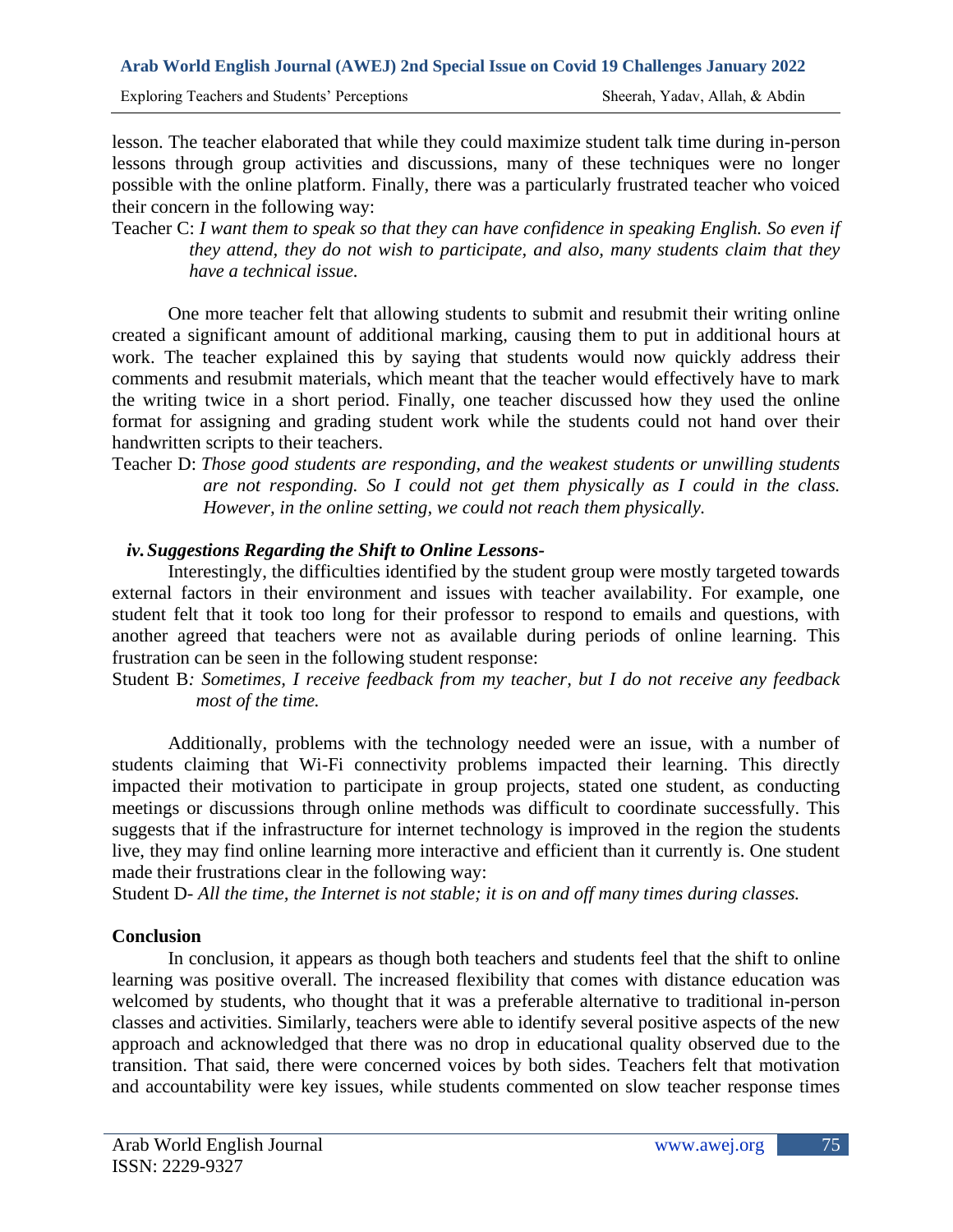and barriers related to internet connectivity. Overall, the interviews indicate that if adjustments are made to improve current practice, online learning may be preferable to the traditional models.

Therefore, this study highlighted that while learning in the traditional classroom or a virtual classroom or using the virtual learning approaches, academic writing skills meet their expectations and needs in and outside the classroom. Saudi EFL learners have many problems and challenges in Academic writing skills, while the students were taught all the skills online, including writing skills during the Pandemic.

## **About the Authors**

**Hebah Asaad Hamza Sheerah** is currently an assistant professor of TESOL at the Department of English, Applied College for Girls, King Khalid University, Abha, Saudi Arabia since 2019. In October 2018, she got a Ph. D. degree from Reading University, the UK. She previously worked in Taiba University, Saudi Arabia for four years. Her areas of interest include blended learning, language & education, teaching & learning, curriculum development, and collaborative learning. She has participated in many international conferences. [https://orcid.org/0000-0002-](https://orcid.org/0000-0002-7775-4615) [7775-4615](https://orcid.org/0000-0002-7775-4615)

**Meenakshi Sharma Yadav** is an assistant professor of linguistics at the English Department, Applied College for Girls, King Khalid University, Abha, Saudi Arabia. She did her M. Phil. in ELT from the Banasthali Vidyapith, and TEFL from Org.uk, London. Dr. Meenakshi holds a Ph. D. in linguistics from the University of Rajasthan. Her research areas are linguistics and literary criticism.<https://orcid.org/0000-0001-7962-3267>

**May Ali Elzein Fadl Allah** is a lecturer at the English department, King Khalid University. She holds an MA in ELT from the Khartoum University, and Ph. D. in applied linguistics from the Sudan University of Science and Technology, Sudan. Her research area is applied linguistics. [https://orcid.org/0000-0003-3836-171X](https://orcid.org/0000-0003836-171X)

**Ghazwa Jalal Abdin** is a lecturer of English at the English Department at King Khalid University. Ghazwa holds a Diploma in general linguistics and an M.A. in applied linguistics from Sheffield University in UK. Ghazwa's research is related to language teaching in higher education.<https://orcid.org/0000-0002-5549-4189>

### **References:**

- Remuzzi, A. Remuzzi, A. (2020). COVID-19 and Italy: What next? *Lancet*, 395,1225-1228. [https://DOI.org/10.1016/S0140-6736\(20\)30627-9](https://doi.org/10.1016/S0140-6736(20)30627-9)
- Aghajani, M. & Adloo, M. (2018). The Effect of Online Cooperative Learning on Students' Writing Skills and Attitudes through Telegram Application. *International Journal of Instruction. 11*. 433- 448. [https://DOI.org/10.12973/iji.2018.11330a](https://doi.org/10.12973/iji.2018.11330a)
- Al Lily, A. E., Ismail, A. F., Abunasser, F. M., & Alqahtani A, R. H. (2020). Distance education as a response to pandemics: Coronavirus and Arab culture. *Technology in society, 63*, 101317. [https://DOI.org/10.1016/j.techsoc.2020.101317](https://doi.org/10.1016/j.techsoc.2020.101317)
- Lahuerta, A. (2020) Analysis of Accuracy in the Writing of EFL Students Enrolled on CLIL and non-CLIL Programmes: The Impact of Grade and Gender, *The Language Learning Journal, 48*:2, 121-132. [https://DOI.org/10.1080/09571736.2017.1303745](https://doi.org/10.1080/09571736.2017.1303745)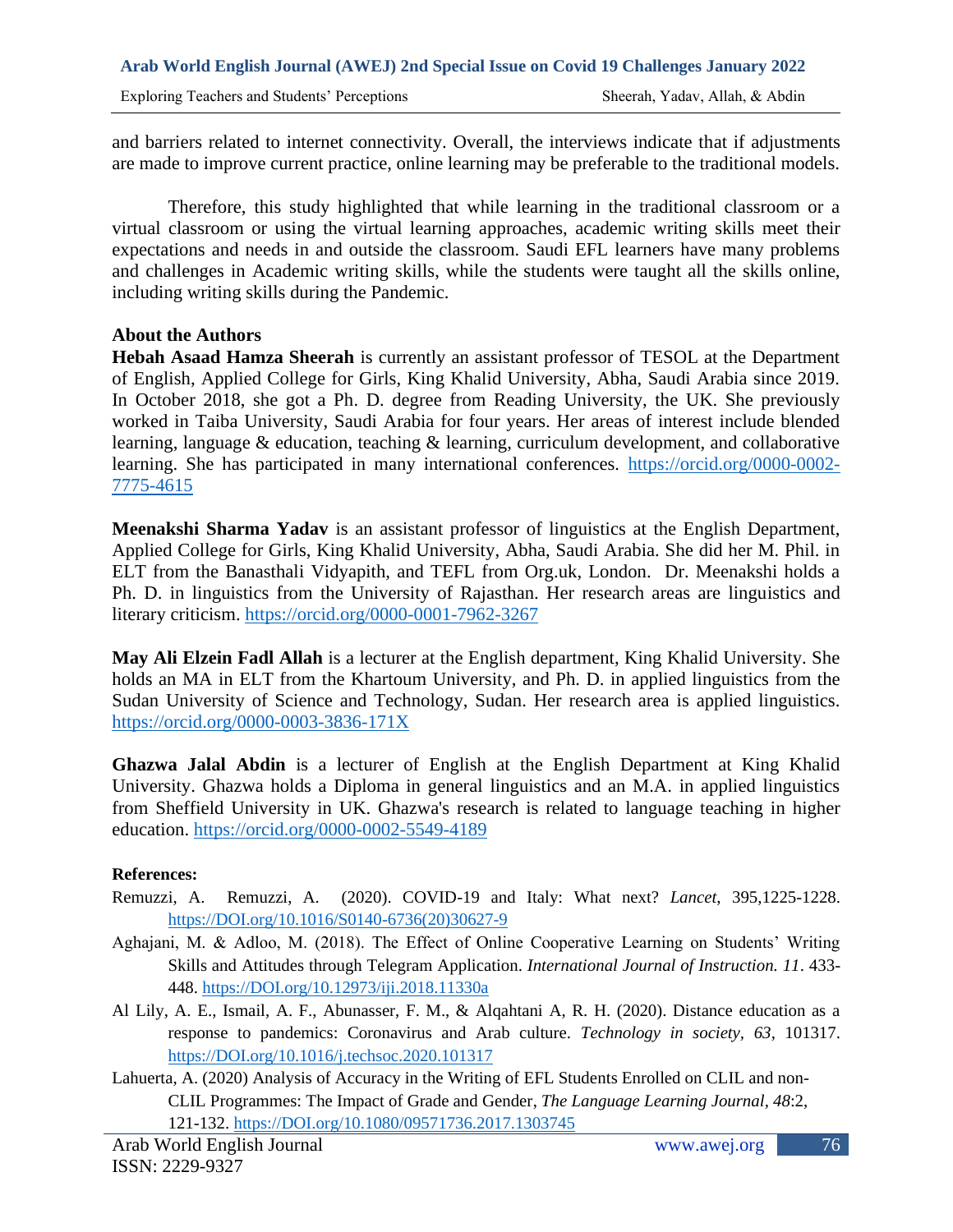Exploring Teachers and Students' Perceptions Sheerah, Yadav, Allah, & Abdin

- Ababneh, I. (2017). Analysis of Written English: The Case of Female University Students in Saudi Arabia. *International Journal of Social Science Studies*, *5,* (4) 1-5.
- Ahmed, F. E. Y. &. Elnour, I. A. H. (2018). Investigating Errors Committed by Saudi EFL University Students in Paragraph Writing A case study of College of Science & Arts, Tanumah, King Khalid University.
- Alfaqiri, M. (2018). English Second Language Writing Difficulties and Challenges Among Saudi Arabian Language Learners. *Journal for the Study of English Linguistics, 6*(1).
- Alfehaid, A. (2019). Online English language learning activities and academic achievement: Experiences of first year students and their teachers. *Pertanika Journal of Social Sciences & Humanities, 27*(2).
- Aghajani, M., & Adloo, M. (2018). The Effect of Online Cooperative Learning on Students' Writing Skills and Attitudes through Telegram Application. *International Journal of Instruction, 11*(3), 433-448.
- Agung, A. S. N., Surtikanti, M. W., & Quinones, C. A. (2020). Students' Perception of Online Learning during COVID-19 Pandemic: A Case Study on the English Students of STKIP Pamane Talino. SOSHUM: *Jurnal Sosial Dan Humaniora, 10*(2), 225-235.
- Alharbi, M. A. (2019). Saudi Arabia EFL University Students' Voice on Challenges and Solution in Learning Academic Writing. *Indonesian Journal of Applied Linguistics, 8* (3), 577-588. [https://DOI.org/10.17509/ijal.v8i3.15276](https://doi.org/10.17509/ijal.v8i3.15276)
- Alharbi, N. S. M. (2017). *An investigation into the academic writing: Difficulties of Saudi Postgraduate Students*. Doctoral Thesis. University of Exeter. [http://hdl.handle.net/10871/33113,](http://hdl.handle.net/10871/33113) AlharbiN.pdf (PDF, 5.850Mb).
- Al-Hattami, A., & Al-Ahdal, A. A. M. H. (2020). Detecting Language Disorders and Anxiety among Young Learners: Remediation Options in the Current Educational Paradigm. *Asian EFL Journal, 27* (44), 97-115.
- Alhujaylan, H. (2019). An Assessment of the Effectiveness of CALL in Teaching English Language Writing Skills in Saudi Arabia. *Arab World English Journal (AWEJ) Special Issue on CALL 5*18 - 27. <https://dx.doi.org/10.24093/awej/call5.2>
- Ali, M., J. K. (2017). Blackboard as a Motivator for Saudi EFL Students: A Psycholinguistic Study. *International Journal of English Linguistics 7*(5):144. [https://dx.doi.org/10.5539/ijel. v7n5p144.](https://dx.doi.org/10.5539/ijel.%20v7n5p144)
- Almaiah, M.A., Al-Khasawneh, A., & Althunibat, A. (2020). Exploring the critical challenges and factors influencing the E-learning system usage during COVID-19 pandemic*. Educ Inf Technol 25*, 5261–5280.<https://doi.org/10.1007/s10639-020-10219-y>
- Almekhlafy, S.S.A. (2020). Online learning of English language courses via blackboard at Saudi universities in the era of COVID-19: perception and use. *PSU Research Review,* Vol. ahead-ofprint No. ahead-of-print.<https://doi.org/10.1108/PRR-08-2020-0026>
- Almusharraf, N. M. (2019). Learner Autonomy and Vocabulary Development for Saudi University Female EFL Learners: Students' Perspectives. *International Journal of Linguistics, 11*(1). <https://doi.org/10.5296/ijl.v11i1.13782>
- Al-Nofaie, H. (2020). Saudi University Students' Perceptions towards Virtual Education During Covid-19 Pandemic: A Case Study of Language Learning via Blackboard. *ArabWorldEnglishJournal*,*11*(3)420.<https://dx.doi.org/10.24093/awej/vol11no3.1>
- Alqahtani, N., Innab, A., & Bahari, G. (2020). Virtual Education During COVID-19: Exploring Factors Associated with E-Learning Satisfaction Among Saudi Nursing Students. *Nurse educator*,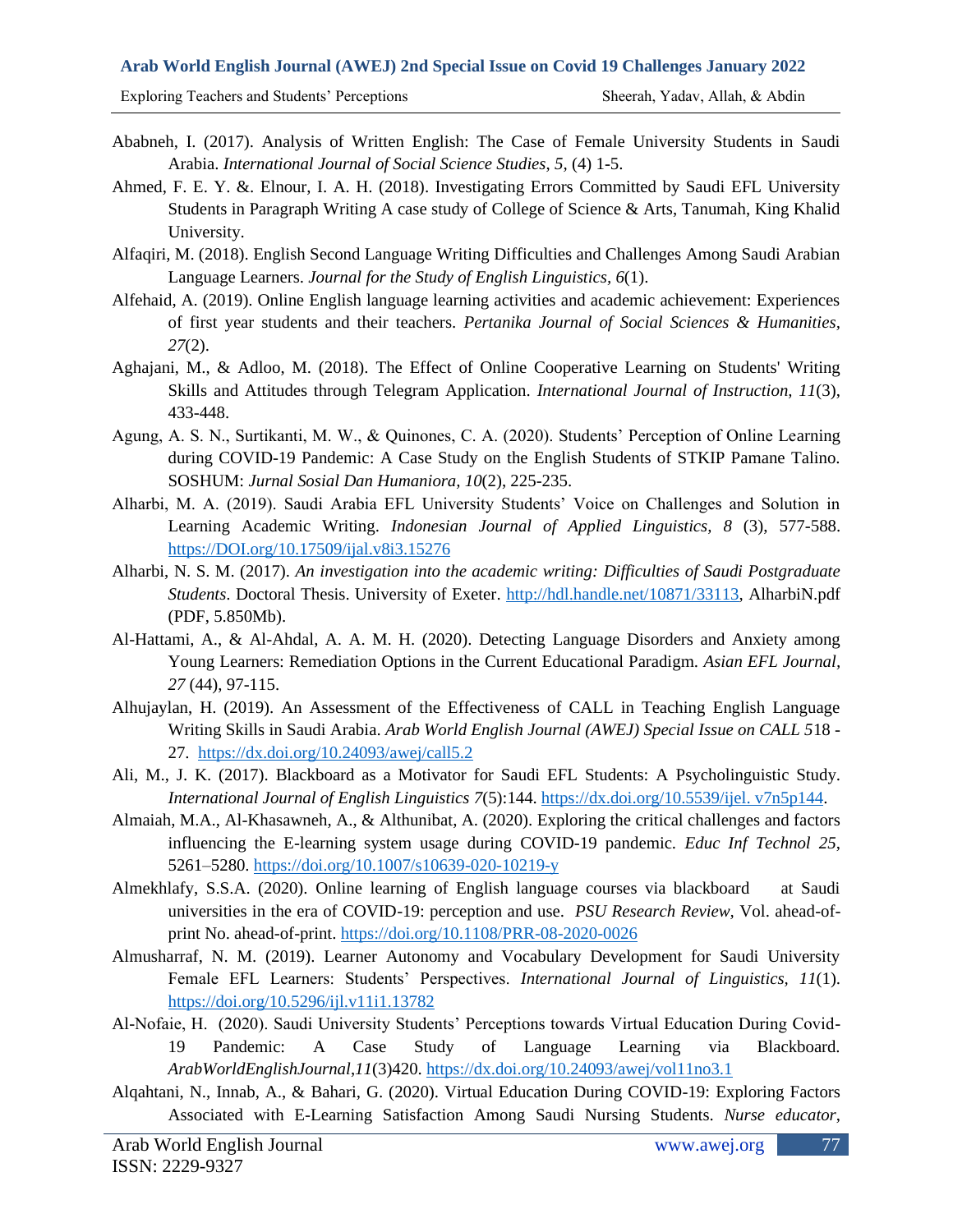Exploring Teachers and Students' Perceptions Sheerah, Yadav, Allah, & Abdin

10.1097/NNE.0000000000000954. The Saudi MOE Leading Efforts to Combat Coronavirus Pandemic (COVID-19).

- Alrabai, F. (2017). Saudi EFL Teachers' Perspectives on Learner Autonomy. International Journal of Linguistics, *9*(5). <https://doi.org/10.5296/ijl.v9i5.11918>
- Alrabai, Fakieh (2018). Learning English in Saudi Arabia. English as a Foreign Language in Saudi Arabia: New Insights into Teaching and Learning English Publisher. Book. *Routledge Learning English in Saudi Arabia*. <https://doi.org/10.4324/9781315688466-5>
- Al Shahrani, H. M. (2018). Mother Tongue Interference: A study of Inter Lingual Errors in The Written Performance of the EFL Preparatory Year Female Students at Al-Baha University in Saudi Arabia. *Journal of Humanities and Social Sciences (Arab Journal of Sciences& Research Publishing), 2*(2), 118-135. [https://doi.org/10.26389/AJSRP.H260118](https://journals.ajsrp.com/index.php/jhss/article/view?path=)
- Alshakhi, A. (2019). Assessing the Writing Assessment. The Perception of Saudi Graduate EFL Learners: A Case Study. *Arab World English Journal,* Special Issue 1: Application of Global ELT Practices in Saudi Arabia. 87-102. DOI:<https://dx.doi.org/10.24093/awej/elt1.7>
- Ashraf, T. A. (2018). Teaching English as a Foreign Language in Saudi Arabia: Struggles and Strategies. *International Journal of English Language Education, 6*(1), 133-154. [https://DOI.org/10.5296/ijele.v6i1.13148](https://doi.org/10.5296/ijele.v6i1.13148)
- Al Tameemy, F. A., Alrefaee, Y., & Alalwi, F. S., (2020) Using blackboard as a tool of e-assessment in testing writing skill in Saudi Arabia. *The Asian ESP Journal* (16) 6, 183-202.
- Altheneyan, A. & Boayrid, N. F. (2019). Writing Errors Among Arab EFL Learners: A Review of Literature. *International Journal of Linguistics, 11* (5), 319-329. DOI: [https://DOI.org/10.5296/ijl.v11i5.15294](https://doi.org/10.5296/ijl.v11i5.15294)
- Alzankawi, M. (2017). Kuwaiti undergraduate problems with cohesion in EFL Writing. In Proceedings of International Academic Conferences (No. 5807931). *International Institute of Social and Economic Sciences*.
- Alzaidi, G.F. (2017). The Effect of Memory Strategy Training on Vocabulary Learning by EFL Female Students of the College of Languages and Translation: An Experimental Stud. Department of English at the College of Arts, King Saud University (Master's Thesis). *Retrieved from (Arab World English Journal Database.* (ID Number: 205, June 2018). [https://dx.DOI.org/10.24093/awej/th.205](https://dx.doi.org/10.24093/awej/th.205)
- Alzamil, A. (2019). The Effects of the Use of First Language on Learning English as a Second Language: Attitudes of Arabic EFL Learners. *Arab World English Journal, 10* (3) 192- 201[.https://dx.DOI.org/10.24093/awej/vol10no3.13](https://dx.doi.org/10.24093/awej/vol10no3.13)
- Angelino, L. M., Williams, F. K., & Natvig, D. (2007). Strategies to engage online students and reduce attrition rates. *Journal of Educators Online, 4*(2),2.
- Bahari, A., & Salimi, M. (2021). Challenges and Affordances of Developing Receptive and Productive Skills via Technology-Based Instruction. *CALL-EJ 22*(1):22-52.
- Bakkar, B. B. (2019). The Writing Center's Role in the Academic Life of an English Foreign Language Student from an Instructor's Perspective. *Arab World English Journal*, *10* (3)32-42. <https://dx.doi.org/10.24093/awej/vol10no3.3>
- Basabrin, A. (2019). Exploring EFL Instructors and Students Perceptions of Written Corrective Feedback on Blackboard Platform: A Case Study. *Arab World English Journal,* Special Issue 1: Application of Global ELT Practices in Saudi Arabia. 179-192. [https://dx.DOI.org/10.24093/awej/elt1.13](https://dx.doi.org/10.24093/awej/elt1.13)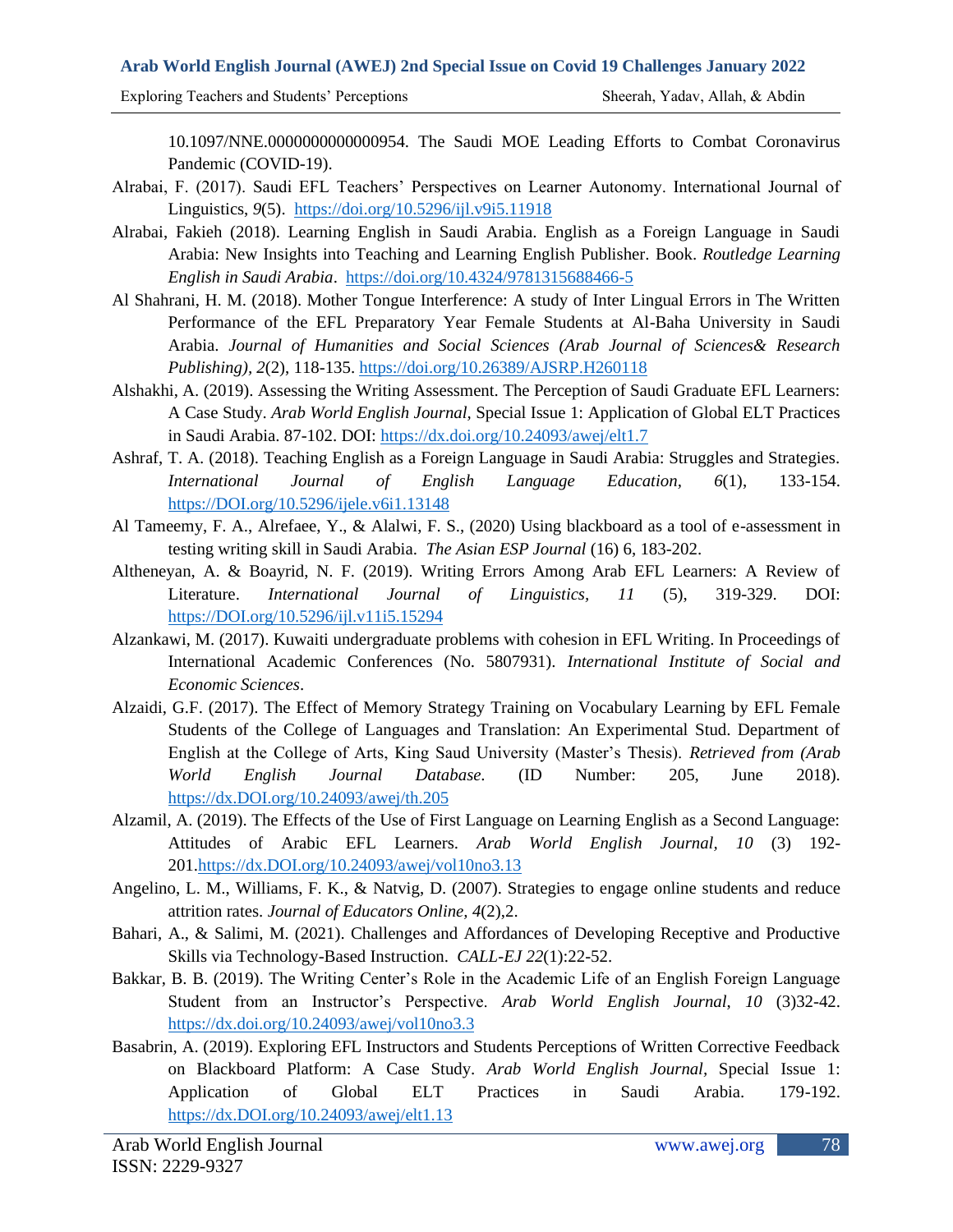Exploring Teachers and Students' Perceptions Sheerah, Yadav, Allah, & Abdin

- Belabes, Abderrazak (2018). Teaching Entrepreneurial Finance in Saudi Arabia Teaching Entrepreneurial Finance in Saudi Arabia: An Overview and Prospects. *Kyoto Bulletin of Islamic Area Studies, 11*, 95–108.
- Bergdahl, N., & Nouri, J. (2020). Covid-19 and crisis-prompted distance education in Sweden. *Technology, Knowledge and Learning,* 1-17.
- Bostanci, H. B., & Çavuşoğlu, Ç. (2018). Pen-and-paper or online? An academic writing course to teacher-trainees. *Cogent Education*, *5*(1), 1482606.
- Coman, C.; Țîru, L. G.; Meseșan-Schmitz, L.; Stanciu, C. & Bularca, M. C. (2020). Online Teaching and Learning in Higher Education during the Coronavirus Pandemic: Students' Perspective. *Sustainabilit*y *12*, no. 24: 10367[. https://DOI.org/10.3390/su122410367](https://doi.org/10.3390/su122410367)
- Daniel, S. J. (2020). Education and the COVID-19 pandemic. *Prospects (Paris*): 1–6. PMCID: PMC7167396. [https://DOI.org/10.1007/s11125-020-09464-3](https://doi.org/10.1007/s11125-020-09464-3)
- Darling-Aduana, J., & Heinrich, C. J. (2018). The role of teacher capacity and instructional practice in the integration of educational technology for emergent bilingual students. *Computers & Education*, *126*, 417-432.
- Dhawan S. (2020). Online Learning: A Panacea in the Time of COVID-19 Crisis. *Journal of Educational Technology Systems,* 0047239520934018. [https://DOI.org/10.1177/0047239520934018](https://doi.org/10.1177/0047239520934018)
- EdSource. (2020). Coronavirus: Highlighting strategies for student success. Retrieved fromhttps://edsource.org/topic/coronavirus.
- Elyas, T., & Badawood, O. (2017). English Language Educational Policy in Saudi Arabia Post 21st Century: Enacted Curriculum, Identity, and Modernisation: A Critical Discourse Analysis Approach, *3*(3). Retrieve from http://preserve.lehigh.edu/fire/vol3/iss3/3
- Faradhibah, R. N. (2017). Analyzing Students' Difficulties in Maintaining their Coherence and Cohesion in Writing Process. ETERNAL (*English, Teaching, Learning and Research Journal). 3*(2) 183 – 194.
- Farooq,U. & Soomro, A.F. (2018). English Language Teaching and Cultural Implications in Saudi Arabia. *International Journal of English Linguistics*, *8* (3), 177-183. [https://doi.org/:10.5539/ijel.](https://doi.org/:10.5539/ijel.%20v8n3p177)  [v8n3p177](https://doi.org/:10.5539/ijel.%20v8n3p177)
- Ferri, F., Grifoni, P. & Guzzo, T. (2020). Online Learning and Emergency Remote Teaching: Opportunities and Challenges in Emergency Situations. *Societies*, *10*, 86. [https://DOI.org/10.3390/soc10040086](https://doi.org/10.3390/soc10040086)
- Gelles, L. A., Lord, S. M., Hoople, G. D., Chen, D. A., & Mejia, J. A. (2020). Compassionate flexibility and self-discipline: Student adaptation to emergency remote teaching in an integrated engineering energy course during COVID-19. *Education Sciences, 10*(11), 304.
- Gharehblagh, N. M., & Nasri, N. (2020). Developing EFL Elementary Learners' Writing Skills through Mobile-Assisted Language Learning (MALL). *Teaching English with Technology, 20*(1), 104- 121.
- Hafiz, M. S., Omar, A. M. A., Gul Sher K. U. R. M (2018). Analysis of Syntactic Errors in English Writing: A Case Study of Jazan University Preparatory Year Students. *Journal of Education and Practice*, *9* (11), 113-120.
- Hassounah, M., Raheel, H., & Alhefzi, M. (2020). Digital Response During the COVID-19 Pandemic in Saudi Arabia. *Journal of medical Internet research*, *22*(9), e19338. [https://DOI.org/10.2196/19338](https://doi.org/10.2196/19338)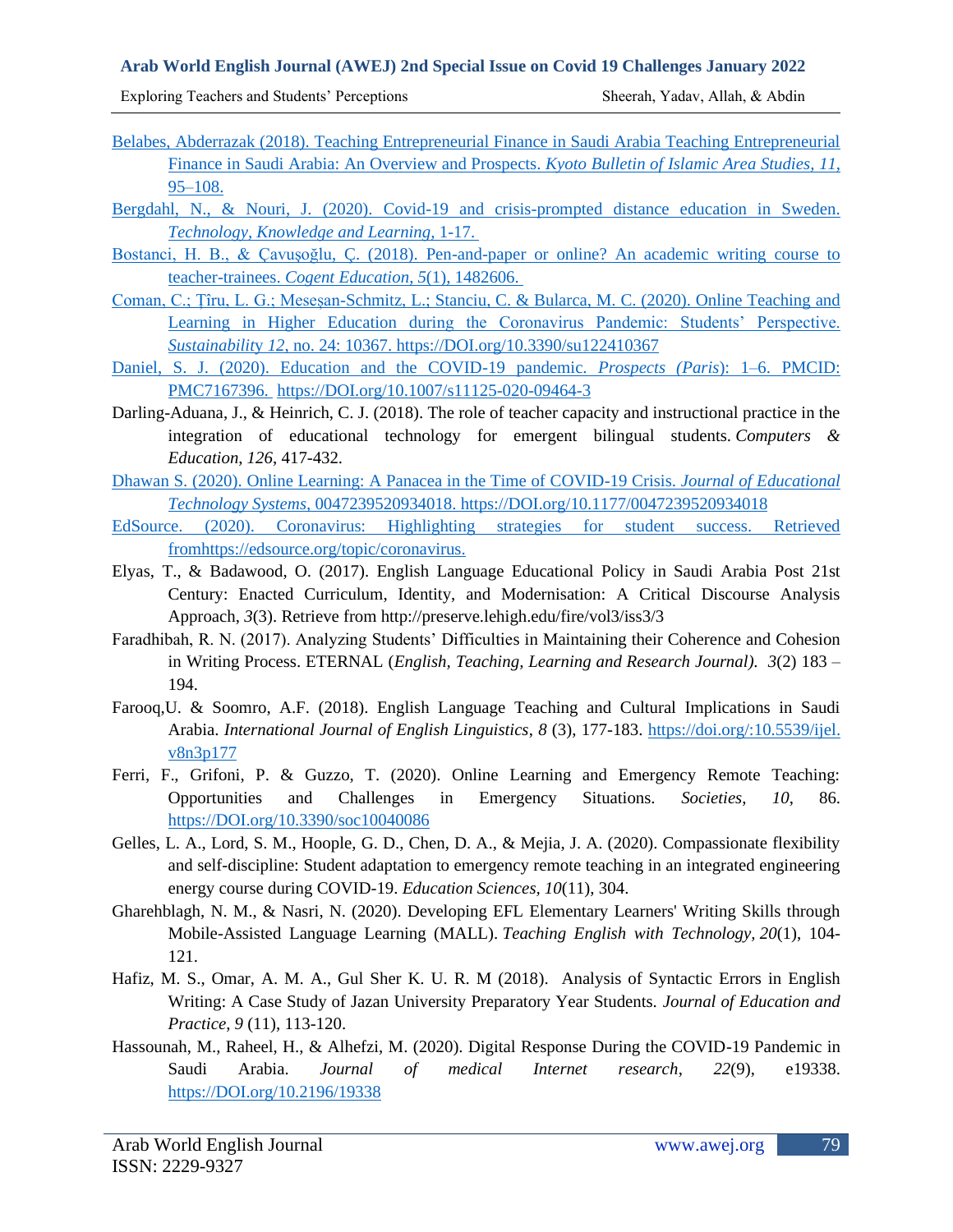Exploring Teachers and Students' Perceptions Sheerah, Yadav, Allah, & Abdin

- Honey, H. (2020). Teachers as Writers: A descriptive case study of my observations of English teachers in the middle school classroom. SHAREOK: advancing Oklahoma scholarship, research and institutional memory. https://hdl.handle.net/11244/325291
- Hussein, N. O. & Elttayef, A. I. (2017). Arab Learners' Problems in Learning English Language: A Teacher Perspective. *Research Journal of Finance and Accounting, 8* (23).
- Hussain, I., Saeed, R. & Syed, A. (2020). A Study on Effectiveness of Online Learning System during COVID-19 in Sargodha. *International Journal of Language and Literary Studies*. *2*. 122-137. <https://doi.org/10.36892/ijlls.v2i4.404>
- Ionescu, C. A.; Paschia, L.; Gudanescu N. N. L.; Stanescu, S. G.; Neacsu S. V. M.; Coman, M. D.; Uzlau, M. C. (2020). Sustainability Analysis of the E-Learning Education System during Pandemic Period—COVID-19 in Romania. Sustainability *12*, no. 21: 9030. <https://doi.org/10.3390/su12219030>
- Kaden, U. (2020). COVID-19 school closure-related changes to the professional life of a K–12 teachers. *Education Sciences*, *10*(6), 165.
- Karata, T. K. & Tuncer, H. (2020). Sustaining Language Skills Development of Pre-Service EFL Teachers despite the COVID-19 Interruption: A Case of Emergency Distance Education. Sustainability, *12*(19), 8188; [https://DOI.org/10.3390/su12198188.](https://doi.org/10.3390/su12198188)
- Khalil, Hanan & Ebner, Martin (2017). Using Electronic Communication Tools in Online Group Activities to Develop Collaborative Learning Skills. *Universal Journal of Educational Research, 5*(4), 529-536. http://www.hrpub.or[g https://DOI.org/10.13189/ujer.2017.050401](https://doi.org/10.13189/ujer.2017.050401)
- Khalil, R., Mansour, A.E., Fadda, W.A. et.al. (2020). The sudden transition to synchronized online learning during the COVID-19 pandemic in Saudi Arabia: a qualitative study exploring medical students' perspectives. *BMC Med Educ 20*, 285. [https://doi.org/10.1186/s12909-020-02208-z](https://doi.org/10.1186/s12909-020-02208-)
- Khan, Waquar Ahmad (2020). Compulsory English Language Teaching in Taibah University at Undergraduate Level: Problems and Challenges. *Journal for the Study of English Linguistics, 9* (1). [https://DOI.org/10.5296/jsel.v9i1.17848](https://doi.org/10.5296/jsel.v9i1.17848)
- Khatter, S. (2019). An Analysis of the Most Common Essay Writing Errors among EFL Saudi Female Learners (Majmaah University). *Arab World English Journal*, *10* (3) 364-381. [https://dx.DOI.org/10.24093/awej/vol10no3.26](https://dx.doi.org/10.24093/awej/vol10no3.26)
- Mansory, M. (2019). Exploring Teachers' Beliefs and Practices on the Use of the Mother Tongue as a Mediational Tool in a Saudi EFL Classroom*. Arab World English Journal,* Special Issue 1: Application of Global ELT Practices in Saudi Arabia. 72-86. [https://dx.doi.org/10.24093/awej/elt1.6.](https://dx.doi.org/10.24093/awej/elt1.6)
- Martinez, J. (2020). Take this pandemic moment to improve education. *Edu Source*. Retrieved from <https://edsource.org/2020/take-this-pandemic-moment-to-improve-education/633500>
- McDonough, K., & Crawford, W. J. (2020). Identifying effective writing tasks for use in EFL write-tolearn language contexts. *Language Learning Journal*, *48*(4), 469-480. [https://doi.org/10.1080/09571736.2018.1465990.](https://doi.org/10.1080/09571736.2018.1465990)
- Mishra, L., Gupta, T., and Shree, A. (2020). Online teaching-learning in higher education during lockdown period of COVID-19 pandemic. *International Journal of Educational Research Open,* 1(2020) 100012.<https://doi.org/10.1016/j.ijedro.2020.100012>
- Mpungose, C.B. (2020). Emergent transition from face-to-face to online learning in a South African University in the context of the Coronavirus pandemic. *Humanit Soc Sci Commun 7*, 113. [https://doi.org/10.1057/s41599-020-00603-x.](https://doi.org/10.1057/s41599-020-00603-x)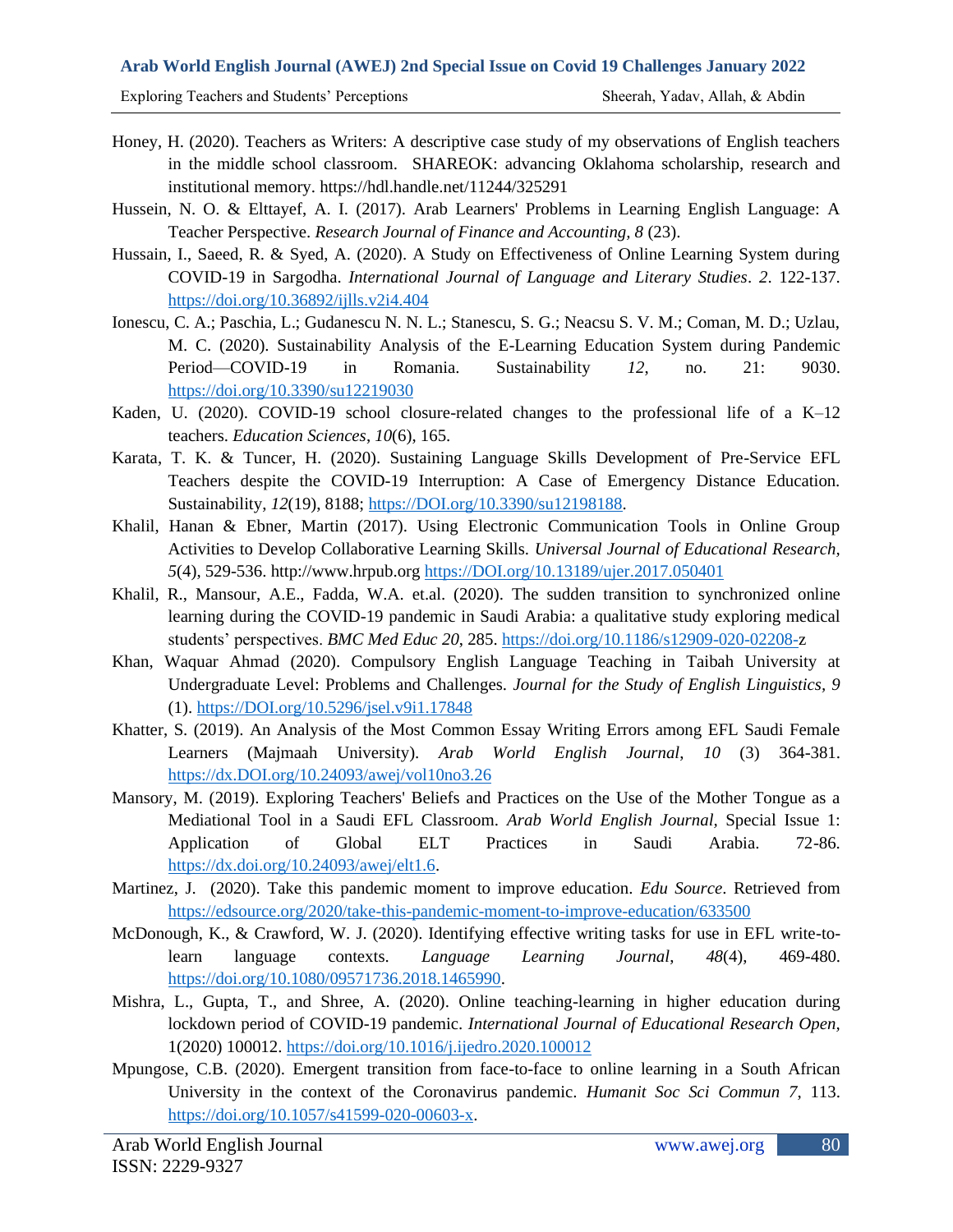Exploring Teachers and Students' Perceptions Sheerah, Yadav, Allah, & Abdin

- Mudawy, A. M. Ahmed & Mousa, A. A. E. Mousa (2017). Academic Writing among Saudi University Students: Problems and Solutions A Case Study: English Language Students, Department of English, College of Education in Zulfi- Majmaah University. *International Journal of Science and Research*, *6* (5).<https://doi.org/10.21275/ART20172929>
- Mujtaba A., Safia (2019). The Role of Mobile Phones as Effective Tools for Language Learning by Libyan EFL Learners. *Journal of English Education and Linguistics Studies*, (2), 135-163. [https://doi.org/10.30762/jeels.v 6i2.1234](https://doi.org/10.30762/jeels.v%206i2.1234)
- Mutambik, Ibrahim (2018). The Role of E-learning in Studying English as a Foreign Language in Saudi Arabia: Students' and Teachers' Perspectives. English Language Teaching; *11* (5), 74-83. <https://doi.org/10.5539/elt.v11n5p74>
- Muthuprasad, T., Aiswarya, S., Aditya, K. S., & Jha, G. K. (2021). Students' perception and preference for online education in India during COVID-19 pandemic. *Social Sciences & Humanities Open*, *3*(1), 100101.
- Niittylahti, S., Annala, J., & Mäkinen, M. (2021). Student engagement profiles in vocational education and training: a longitudinal study. *Journal of Vocational Education & Training*, 1-19.
- Purpura, D. J., Napoli, A. R., Wehrspann, E. A., & Gold, Z. S. (2017). Causal connections between mathematical language and mathematical knowledge: A dialogic reading intervention. *Journal of Research on Educational Effectiveness*, *10*(1), 116-137. <https://doi.org/10.1080/19345747.2016.1204639>
- Putri, R. S., Purwanto, A., Pramono, R., Asbari, M., Wijayanti, L. M., & Hyun, C. C. (2020). Impact of the COVID-19 pandemic on online home learning: An explorative study of primary schools in Indonesia. *International Journal of Advanced Science and Technology*, *29*(05), 4809-4818.
- Radianti, J., Majchrzak, T.A., Fromm., Wohlgenannt, I. (2020). A systematic review of immersive virtual reality applications for higher education: Design elements, lessons learned, and research agenda, Computers & Education, 147, ISSN 0360-1315, [https://doi.org/10.1016/j.compedu.2019.103778.](https://doi.org/10.1016/j.compedu.2019.103778)
- Rieley J. B. (2020). Corona Virus and its impact on higher education. Research Gate.
- Rapanta, C., Botturi, L., Goodyear, P. et al. (2020). Online University Teaching During and After the Covid-19 Crisis: Refocusing Teacher Presence and Learning Activity. Postdigit Sci Educ *2*, 923– 945.<https://doi.org/10.1007/s42438-020-00155-y>
- Sadighi, F., & Dastpak, M. (2017). The Sources of Foreign Language Speaking Anxiety of Iranian English Language Learners. *International Journal of Education and Literacy Studies, 5*(4), 111- 115. [http://dx.doi.org/10.7575/aiac.ijels. v.5n.4p.111](http://dx.doi.org/10.7575/aiac.ijels.%20v.5n.4p.111)
- Samuels, B. & Garbati, J. (2018). Mastering Academic Writing. SAGE. ISBN 978-1-5264-5506-2.
- Schulten, K. (2020). Coronavirus resources: Teaching, learning and thinking critically. The New York Times. Retrieved from

[file:///D:/COVID/Coronavirus%20Resources%20Teaching,%20Learning%20and%20Thinking%](file:///D:/COVID/Coronavirus%20Resources%20Teaching,%20Learning%20and%20Thinking%20Critically%20-%20The%20New%20York%20Times.html) [20Critically%20-%20The%20New%20York%20Times.html](file:///D:/COVID/Coronavirus%20Resources%20Teaching,%20Learning%20and%20Thinking%20Critically%20-%20The%20New%20York%20Times.html)

- Selvaraj, M. & Abdul A. A. (2019). Systematic Review: Approaches in Teaching Writing Skill in ESL Classrooms. *International Journal of Academic Research in Progressive Education and Development*. *8*. 2226-6348.<https://doi.org/10.6007/IJARPED/v8-i4/6564>
- Serdyukov, P. (2017). Innovation in education: what works, what doesn't, and what to do about it?. *Journal of Research in Innovative Teaching & Learning, 10*(1), 4-33. [https://doiI.org/10.1108/JRIT-10-2016-0007](https://doii.org/10.1108/JRIT-10-2016-0007)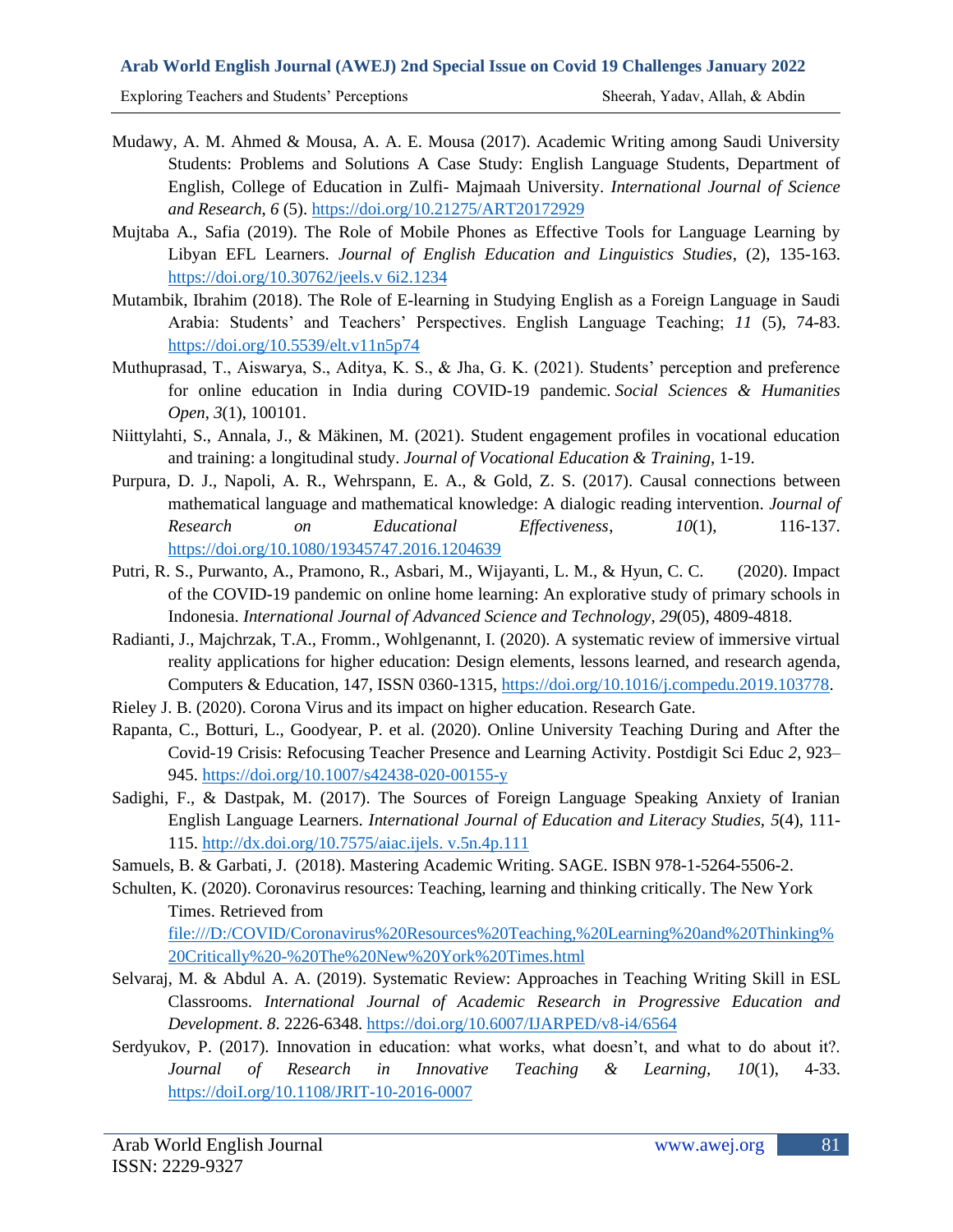Exploring Teachers and Students' Perceptions Sheerah, Yadav, Allah, & Abdin

- Sheerah, H. A. H. (2020). Using Blended Learning to Support the Teaching of English as a Foreign Language. *Arab World English Journal (AWEJ), Special Issue on CALL* (6).191- 211. [https://dx.doi.org/10.24093/awej/call6.13.](https://dx.doi.org/10.24093/awej/call6.13)
- Spaulding M., (2009). Perceptions of Academic Honesty in Online vs Face-to-Face Classrooms. The University of Tennessee – Martin. *Journal of Interactive Online Learning* www.ncolr.org/jiol, *8* (3). ISSN: 1541-4914.
- Tejedor, S.; Cervi, L.; Pérez-Escoda, A.; Jumbo, F.T. (2020). Digital Literacy and Higher Education during COVID-19 Lockdown: Spain, Italy, and Ecuador. Publications, *8*(48). https:// doi.org/10.3390/publications8040048
- Uskov V.L., Bakken J.P., Gayke K., Jose D., Uskova M.F., & Devaguptapu S.S. (2019). Smart University: A Validation of "Smartness Features—Main Components" Matrix by Real-World Examples and Best Practices from Universities Worldwide. In: Uskov V., Howlett R., Jain L. (eds) Smart Education and e-Learning 2019. Smart Innovation, Systems and Technologies, 144. Springer, Singapore. https:// [doi.org/10.1007/978-981-13-8260-4\\_1](https://doi.org/10.1007/978-981-13-8260-4_1)
- Weber A.S. (2018). Saudi Arabia. In: Weber A., Hamlaoui S. (eds) E-Learning in the Middle East and North Africa (MENA) Region. Springer, Cham. [https://doi.org/10.1007/978-3-319-68999-9\\_16](https://doi.org/10.1007/978-3-319-68999-9_16)
- Tuma, F., Nassar, A. K., Kamel, M. K., Knowlton, L. M., & Jawad, N. K. (2021). Students and faculty perception of distance medical education outcomes in resource-constrained system during COVID-19 pandemic. A cross-sectional study. Annals of Medicine and Surgery, 62, 377-382. <https://doi.org/10.1016/j.amsu.2021.01.073>
- Woodrich, M., & Fan, Y. (2017). Google Docs as a tool for collaborative writing in the middle school classroom. *Journal of Information Technology Education: Research*, *16*(2), 391-410.
- Yadav, M. S. (2020). Role of Social Media in English Language Learning to the Adult Learners. *International Journal of Linguistics, Literature and Translation*, *4*(1), 238-247. <https://doi.org/10.32996/ijllt.2021.4.1.25>
- Yadav, M. S., Yadav, M. K. (2020). Role of the Transformational Generative Grammar and other Language Learning Theories in English Language Teaching. *Electronic Research Journal of Social Sciences & Humanities*, *2*(1) 142-153.
- Yousuf, A. F. (2019). Errors of Unity and Coherence in Saudi Arabian EFL University Students' Written Paragraph - A Case Study of College of Science & Arts, Tanumah, King Khalid University, Kingdom of Saudi Arabia. *European Journal of English Language Teaching, 4* (3), 125-155.

### **Web Sources**

- 1. <https://www.who.int/news/item/27-04-2020-who-timeline-covid-19>
- 2. [https://en.wikipedia.org/wiki/COVID-19\\_pandemic\\_in\\_Saudi\\_Arabia](https://en.wikipedia.org/wiki/COVID-19_pandemic_in_Saudi_Arabia)
- 3. [https://en.wikipedia.org/wiki/National\\_Center\\_for\\_e-Learning](https://en.wikipedia.org/wiki/National_Center_for_e-Learning)
- 4. <https://www.arabnews.com/node/1638606/saudi-arabia,2020> Saudi Arabia closes schools over coronavirus concerns.
- 5. <https://www.englishexplorer.com.sg/the-influence-of-culture-in-learning-english-language/>The Influence of Culture in Learning English Language
- 6. <https://www.arabnews.com/node/1773401/saudi-arabia,2020>KSA tagged as 'one of the fastest countries' to respond to educational emergencies.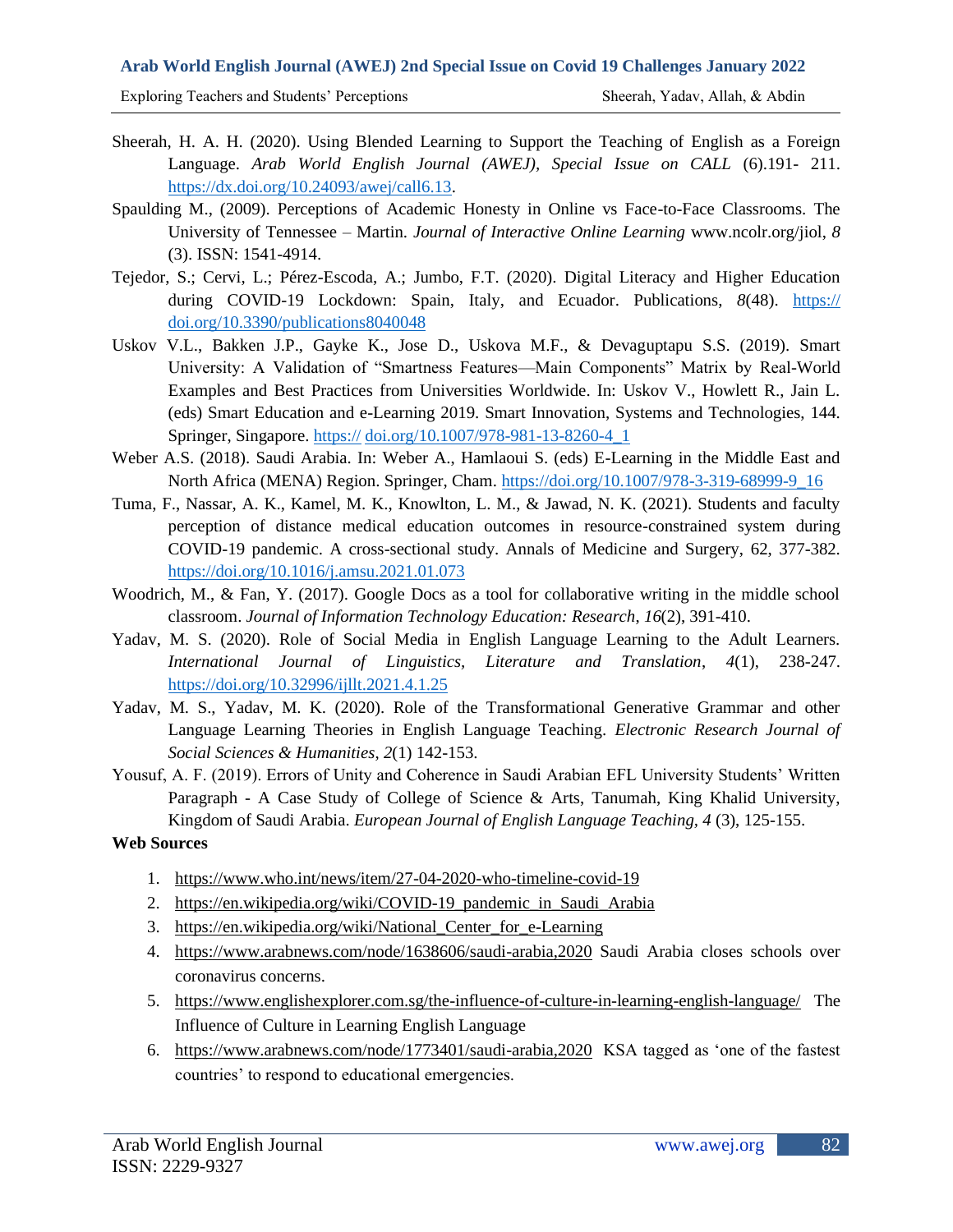Exploring Teachers and Students' Perceptions Sheerah, Yadav, Allah, & Abdin

- 7. <https://saudigazette.com.sa/article/24861>Status and functions of English in Saudi Arabia, December 11, 2012
- 8. School students in Saudi Arabia 2013-2017Published by Statista Research [Department,](https://www.statista.com/aboutus/our-research-commitment) Dec 8, 2020.
- 9. [https://iite.unesco.org/wp-content/uploads/2020/10/The-Saudi-MOE-Leading-Efforts-to-](https://iite.unesco.org/wp-content/uploads/2020/10/The-Saudi-MOE-Leading-Efforts-to-Combat-Coronavirus-Pandemic-COVID-19.pdf)[Combat-Coronavirus-Pandemic-COVID-19.pdf](https://iite.unesco.org/wp-content/uploads/2020/10/The-Saudi-MOE-Leading-Efforts-to-Combat-Coronavirus-Pandemic-COVID-19.pdf)
- 10. Magrath, Douglas (2020). Understanding the structure of Arabic for ESL teachers. [https://exclusive.multibriefs.com/content/understanding-the-structure-of-arabic-for-esl](https://exclusive.multibriefs.com/content/understanding-the-structure-of-arabic-for-esl-teachers/education)[teachers/education](https://exclusive.multibriefs.com/content/understanding-the-structure-of-arabic-for-esl-teachers/education)
- 11. <https://www.learndash.com/4-basic-language-skills-to-cover-in-an-online-course/>
- 12. https://essaywritingserviceuk.co.uk/advice-and-guidance/thematic-analysis

## **Appendices**

## **A. Teachers' Questionnaire:**

*Main research questions:*

- 1- What are EIP students' and teachers' perceptions concerning the *benefits* of emergency of **online learning on writing course** during COVID-19 pandemic?
- 2- What are EIP students' and teachers' perceptions concerning the *challenges* of emergency of **online learning on writing course** during COVID-19 pandemic?
- 3- What are EIP students' and teachers' *suggestions* on how online program could be useful to develop English language skills?

## **Interview Questions**

*Benefits:* 

- 1. What do you think about the experience of online teaching and learning academic writing skills during the COVID-19 Pandemic?
- 2. Regarding to academic writing, how does online learning on IEP promote students' writing skills?
- 3. In your opinion, did online learning positively affect the students' academic writing skills? How?
- 4. How do you manage online writing activities?

### *Challenges:*

- 5. What do you think are the major challenges of emergency online learning IEP on writing course during COVID-19?
- 6. Did you face any complications in online teaching? Examples?
- 7. What did you do to make the course useful for the students?
- 8. What other challenges have you faced while teaching academic writing online?

*Suggestions:* 

- 9. What factors should teachers consider to make online learning IEP on writing course more effective?
- 10. What else should be done to improve online learning IEP on writing course in the future?
- 11. Is there anything you would like to add? (Do you have any other comments?)

# **B. Students' Questionnaire**

*Interview Question*

What do you think about the experience of online learning academic writing skills during the COVID-19 Pandemic?

### *Benefits*